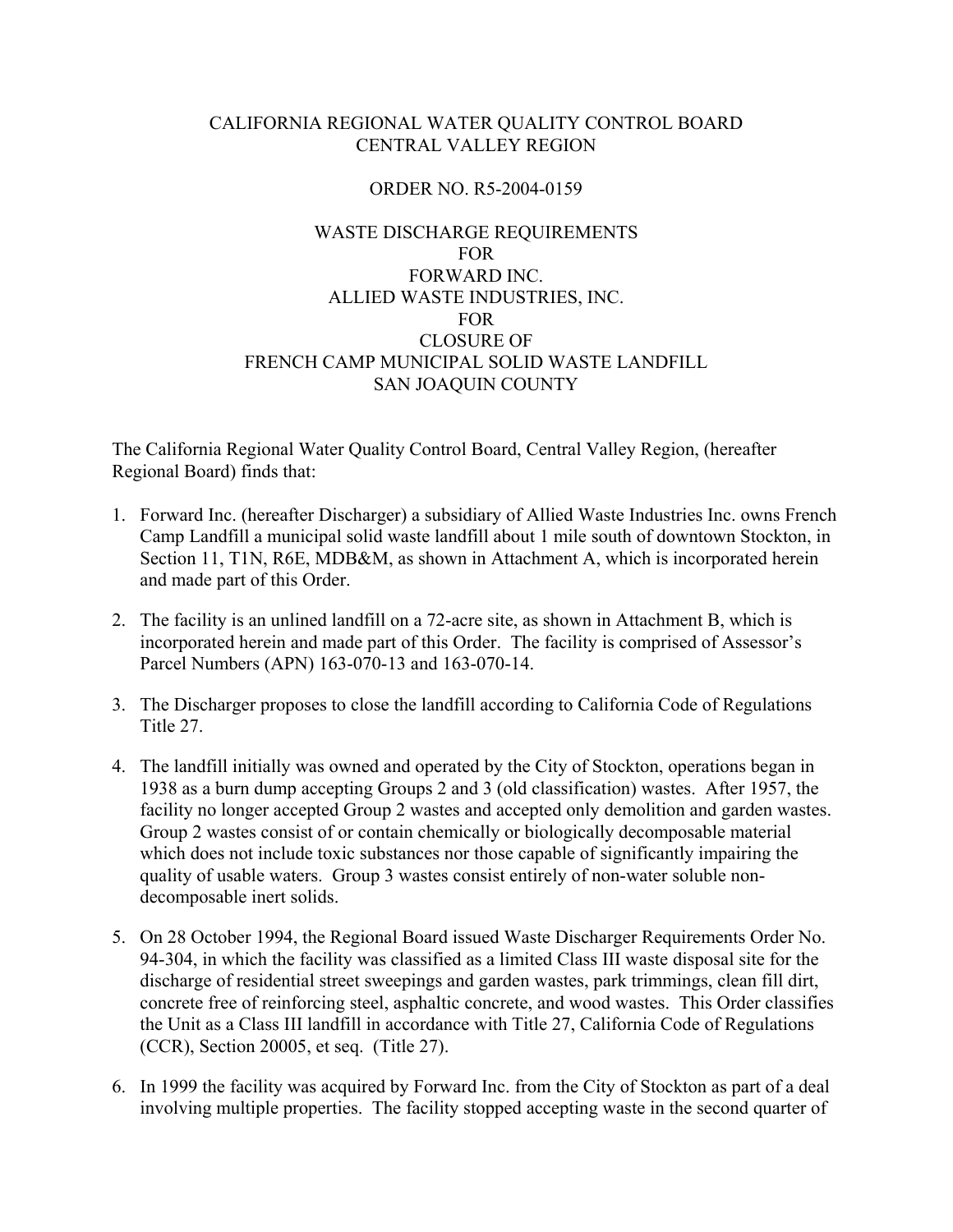1999. In October 2001 Forward Inc. submitted an initial Closure Plan and in February 2004 submitted the final amendments to complete the plan.

## **SITE DESCRIPTION**

- 7. Soils immediately underlying the landfill are lenticular deposits of clay, silt and sand with minor gravel. Hydraulic conductivity of the native soils underlying the Unit has not been measured at this site.
- 8. The peak bedrock horizontal acceleration (corresponding to the maximum credible acceleration) for French Camp Landfill to be 0.20 g., according to the USGS seismic maps (Frankel et al. 1997).
- 9. Land uses within 1,000 feet of the facility are residential, recreation, and agricultural.
- 10. The facility receives an average of 14 inches of precipitation per year as reported by the National Weather Service. The mean pan evaporation is 101 inches per year as measured at the Tracy Pumping Plant.
- 11. The 100-year, 24-hour precipitation event is estimated to be 3.8 inches, based on Department of Water Resources' bulletin entitled *Rainfall Depth-Duration-Frequency for California*, revised November 1982, updated August 1986.
- 12. The waste management facility is within a 100-year flood plain, the landfill is located on a triangular piece of low lying ground at the intersection of French Camp Slough and Walker Slough. The Walker Slough levee and the French Camp Slough levee form the north and south landfill boundaries respectively.
- 13. Some waste is located outside the landfill footprint beyond the levees in French Camp and Walker Sloughs. Stream sediment samples in the affected areas indicate that this fugitive waste is not hazardous and has not released significant pollutants into the two sloughs. Test pits and field observations of the levee slopes indicate that the waste is wide spread but thinly deposited and likely represents waste that tumbled down the levee slopes during operation of the landfill. Complete removal of this waste would involve extensive disturbance of existence dense riparian vegetation on the margins of the sloughs and lower levee slopes. To avoid damage to outer levee slopes and to riparian vegetation cover a program of selective removal of wastes outside the landfill footprint is proposed by the discharger.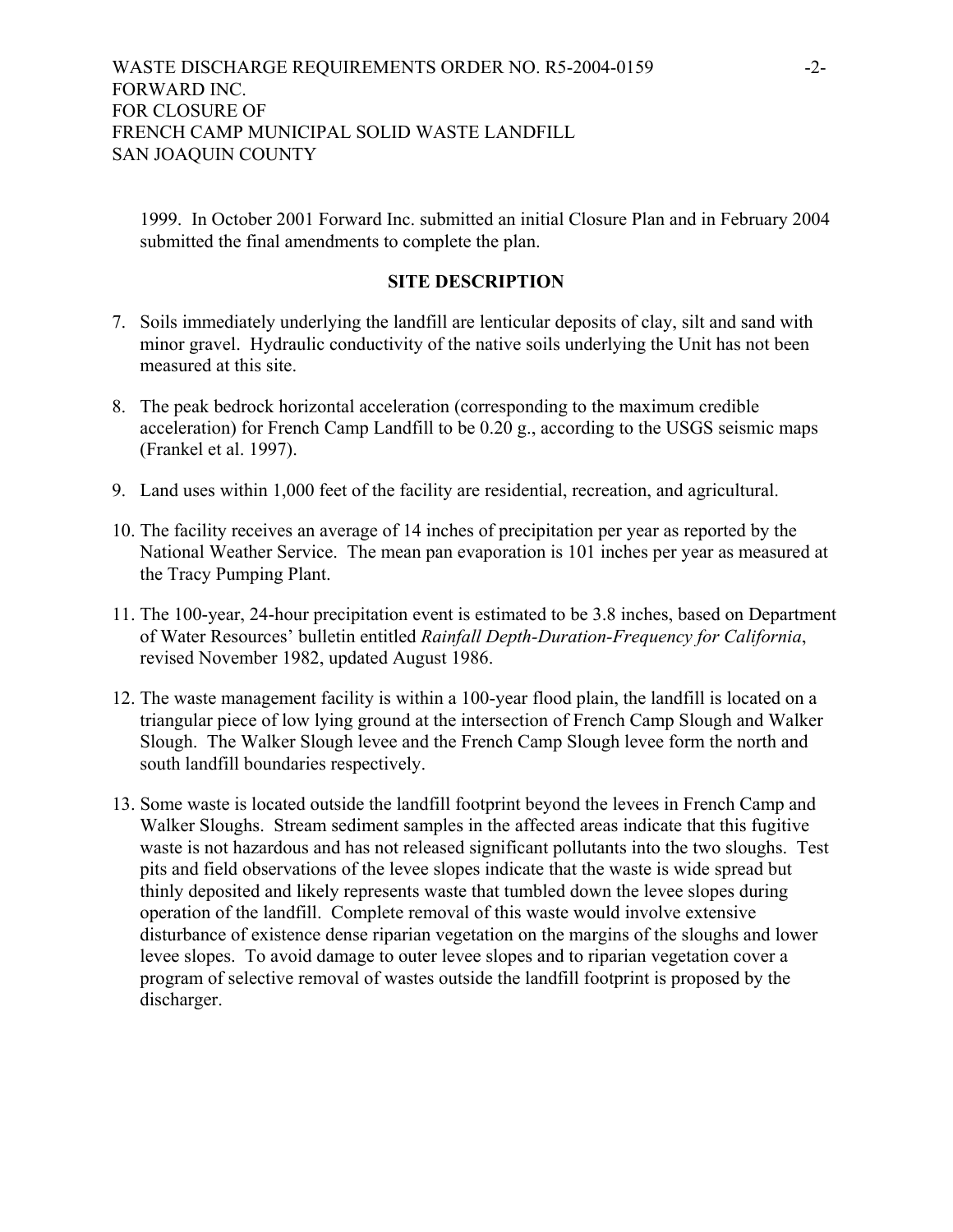# **WASTE AND SITE CLASSIFICATION**

- 14. The landfill accepted Class III solid wastes, which are defined in Title 27 CCR Section 20164. Nonhazardous solid wastes includes municipal solid wastes, as referred to in the Code of Federal Regulations, Title 40, Part 258.2.
- 15. The site characteristics where the Unit is located (see Finding No. 11) do not meet the siting criteria for a new Class III landfill contained in Title 27 CCR Sections 20260(a) and (b)(1). As such, the site is not suitable for operating new Units or lateral expansions of existing Units for the discharge and containment of Class III wastes.

# **SURFACE AND GROUND WATER CONDITIONS**

- 16. The Water Quality Control Plan, Fourth Edition for the Sacramento River Basin and the San Joaquin River Basin (hereafter Basin Plan), designates beneficial uses, establishes water quality objectives, and contains implementation plans and policies for all waters of the Basin.
- 17. Surface drainage is toward French Camp Slough in the San Joaquin Delta Hydrologic Area (544.00) of the San Joaquin River Basin, San Joaquin Hydrologic Basin Planning Area Map, RWQCB, Central Valley Region (1986).
- 18. The landfill is on the floor of the San Joaquin Valley near the San Joaquin River Delta. The designated beneficial uses of San Joaquin Delta, as specified in the Basin Plan, are municipal and domestic supply, agricultural supply, industrial service, process, and power supply, water contact and non-contact water recreation, warm fresh water habitat, preservation of rare, threatened and endangered species, and groundwater recharge.
- 19. The first encountered groundwater is about 15 to 30 feet below the native ground surface. Groundwater elevations range from -8 feet MSL to -12 feet MSL. The groundwater is unconfined. The depth to groundwater fluctuates seasonally as much as 4 feet.
- 20. The bottom of the landfill is below the seasonal high groundwater level. Therefore, the groundwater rises into the bottom of the waste.
- 21. Monitoring data indicates background groundwater quality has an electrical conductivity (EC) ranging between 600 and 1,000 micromhos/cm, with total dissolved solids (TDS) ranging between 160 and 600 mg/l.
- 22. The direction of groundwater flow is toward the east. The average groundwater gradient is approximately 0.005 feet per foot. The average groundwater velocity is 180 feet per year.
- 23. The designated beneficial uses of the groundwater, as specified in the Basin Plan, are domestic and municipal, agricultural, and industrial supply.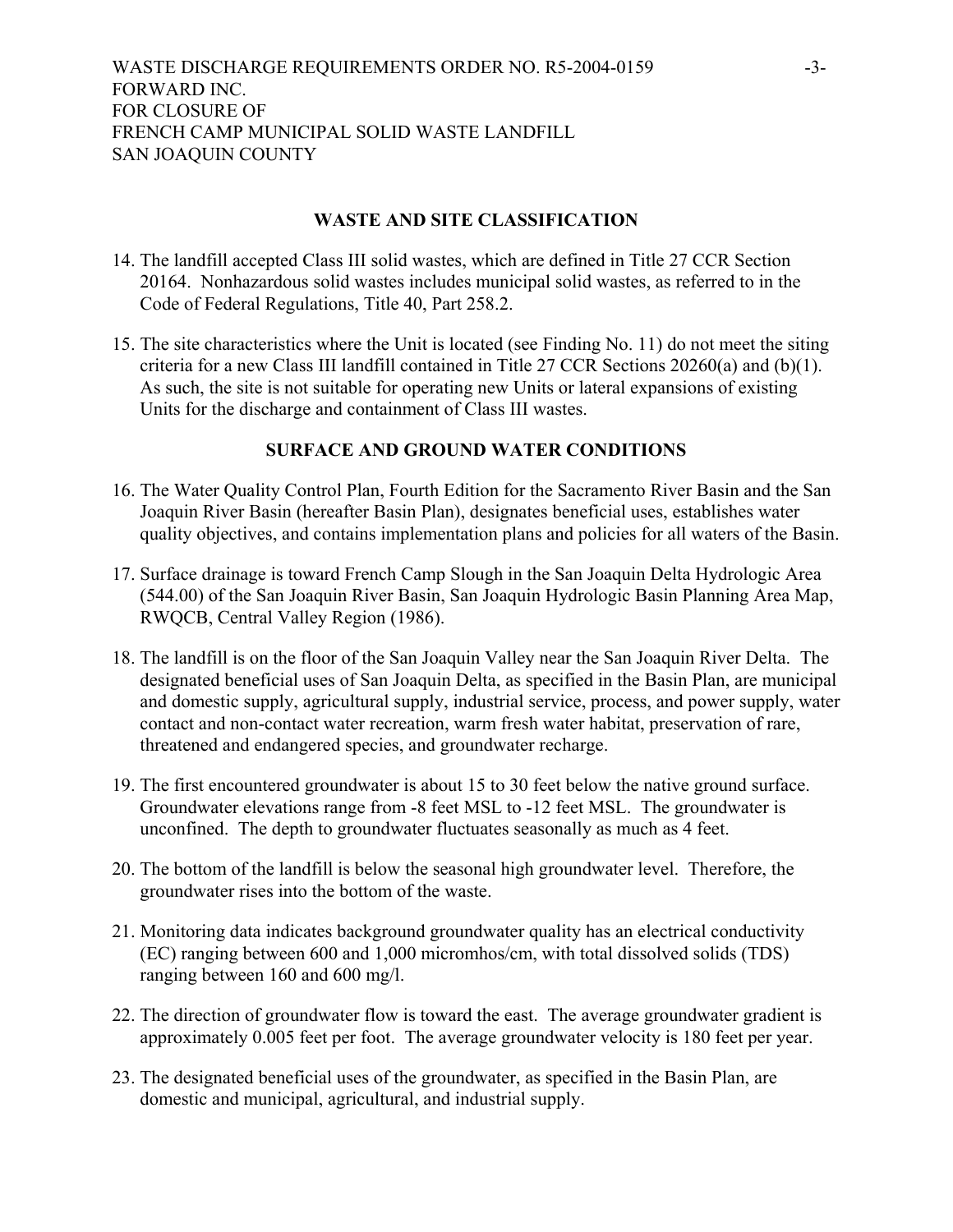# **GROUNDWATER MONITORING**

- 24. The groundwater detection monitoring system consists of four background wells (MW-6A, and -7A) and five detection wells (MW-2, -8A -9A, and 10A). MW-3 and –4 will be replaced by hydraulically equivalent MW-8A, -9A and –10A. MW-3 and –4 are redundant and shall be abandoned in compliance with the San Joaquin County Department of Environmental Health well abandonment requirements. MW-1A is screened in waste and shall be monitored to evaluate landfill leachate. The facility is unlined and there is no vadose zone detection monitoring system.
- 25. The Discharger's detection monitoring program for groundwater at this Unit does satisfy the requirements contained in Title 27.
- 26. Volatile organic compounds (VOCs) are often detected in a release from a landfill, and are the primary waste constituents detected in groundwater beneath a municipal solid waste landfill (see Finding Nos. 29 and 30). Since volatile organic compounds are not naturally occurring and thus have no background value, they are not amenable to the statistical analysis procedures contained in Title 27 for the determination of a release of wastes from a Unit.
- 27. Title 27 CCR Sections 20415(e)(8) and (9) provide for the non-statistical evaluation of monitoring data that will provide the best assurance of the earliest possible detection of a release from a Unit in accordance with Title 27 CCR Section 20415(b)(1)(B)2.-4. However, Title 27 CCR does not specify a specific method for non-statistical evaluation of monitoring data.
- 28. The Regional Board may specify a non-statistical data analysis method pursuant to Title 27 CCR Section 20080(a)(1). Section 13360(a)(1) of the California Water Code allows the Regional Board to specify requirements to protect underground or surface waters from leakage from a solid waste site, which includes a method to provide the best assurance of determining the earliest possible detection of a release.
- 29. In order to provide the best assurance of the earliest possible detection of a release of nonnaturally occurring waste constituents from a Unit, this Order specifies a non-statistical method for the evaluation of monitoring data.
- 30. The specified non-statistical method for evaluation of monitoring data provides two criteria (or triggers) for making the determination that there has been a release of non-naturally occurring waste constituents from a Unit. The presence of two non-naturally occurring waste constituents above their respective method detection limit (MDL), or one non-naturally occurring waste constituent detected above its practical quantitation limit (PQL), indicates that a release of waste from a Unit has occurred. Following an indication of a release,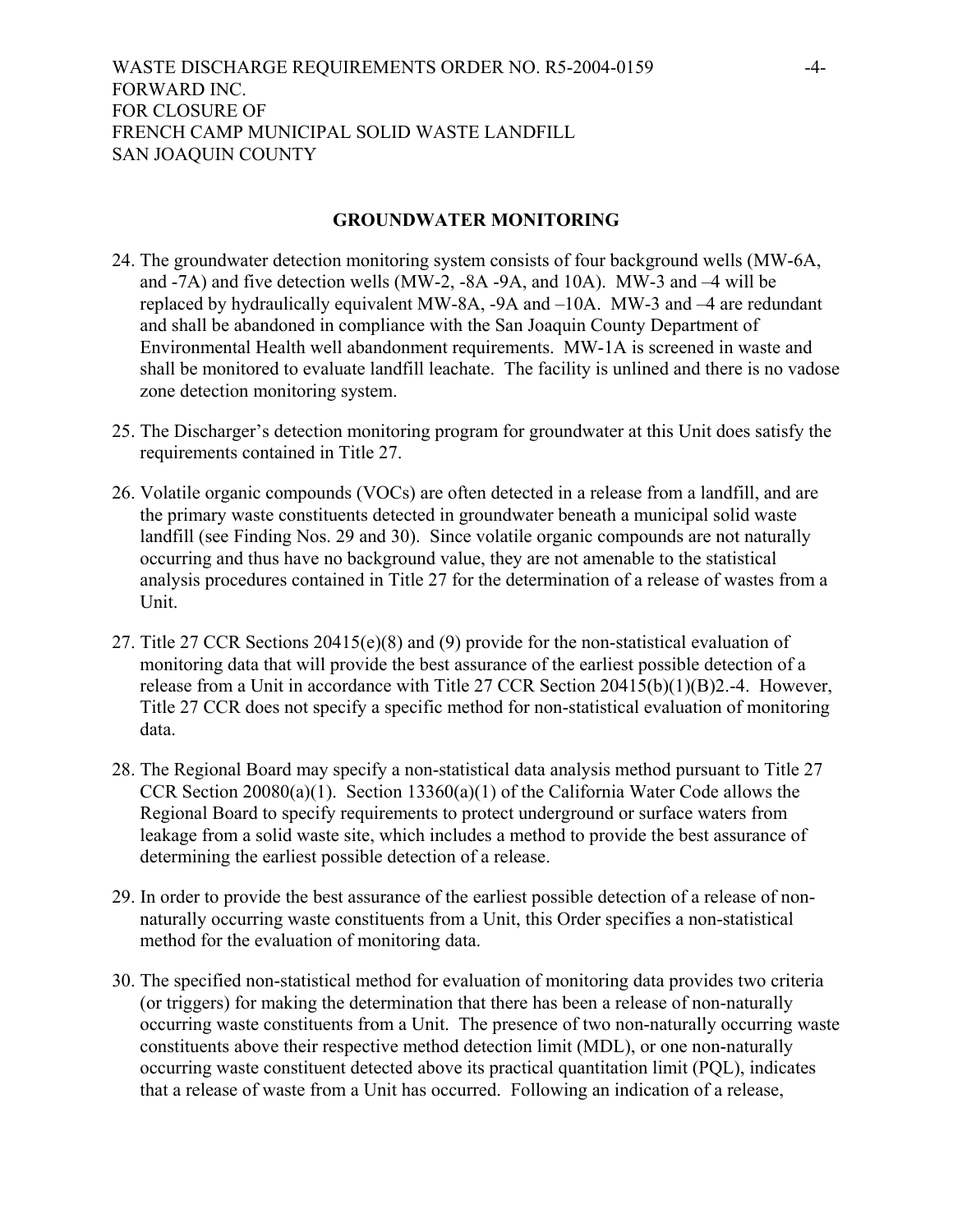# WASTE DISCHARGE REQUIREMENTS ORDER NO. R5-2004-0159 -5-FORWARD INC. FOR CLOSURE OF FRENCH CAMP MUNICIPAL SOLID WASTE LANDFILL SAN JOAQUIN COUNTY

verification testing will be conducted to determine whether there has been a release from the Unit, or there is a source of the detected constituents other than the landfill, or the detection was a false detection. Although the detection of one non-naturally occurring waste constituent above its MDL is sufficient to provide for the earliest possible detection of a release, the detection of two non-naturally occurring waste constituents above the MDL as a trigger is appropriate due to the higher risk of false-positive analytical results and the corresponding increase in sampling and analytical expenses from the use of one nonnaturally occurring waste constituent above its MDL as a trigger.

# **GROUNDWATER DEGRADATION**

31. Downgradient groundwater contains elevated concentrations of Total Dissolved Solids (TDS) Chloride, Sulfate and Nitrate. Groundwater samples commonly detect intermittent low level concentrations of Volatile Organic Compounds (VOCs) often in both background and compliance monitoring wells.

# **CONSTRUCTION AND ENGINEERED ALTERNATIVE**

- 32. The landfill cover shall consists of minimum two feet of soil foundation layer, minimum one foot clay low-permeability layer with a permeability less than  $1 \times 10^{-6}$  cm/sec, and minimum one foot vegetative soil layer.
- 33. Prior to installation of the final cover, the landfill surface will be re-graded. The top deck will have minimum three percent slopes, the side slopes above the perimeter levees will have maximum 2.5:1 slopes. To achieve the design slopes some waste will be moved.
- 34. For most of the facility, the lower landfill side slope is either the French Camp Slough or Walker Slough levee. The final landfill cover will tie to the existing levee.
- 35. Surface water runoff from the top deck will drain to improved channels that minimize infiltration along the top deck perimeter, the collected storm water will drain to either a sediment basin at the south east corner of the site or via down drains to Walker Slough. Erosion control matting will be used in the drainage swales and at drainage outlets to minimize erosion. The storm water drainage system is designed for flows from a 100-year, 24-hour storm event.
- 36. On 17 June 1993, the State Water Resources Control Board adopted Resolution No. 93-62 implementing a State Policy for the construction, monitoring, and operation of municipal solid waste landfills that is consistent with the federal municipal solid waste regulations promulgated under Title 40, Code of Federal Regulations, Part 258 (Subtitle D).
- 37. Title 27 CCR Section 20080(b) allows the Regional Board to consider the approval of an engineered alternative to the prescriptive standard. In order to approve an engineered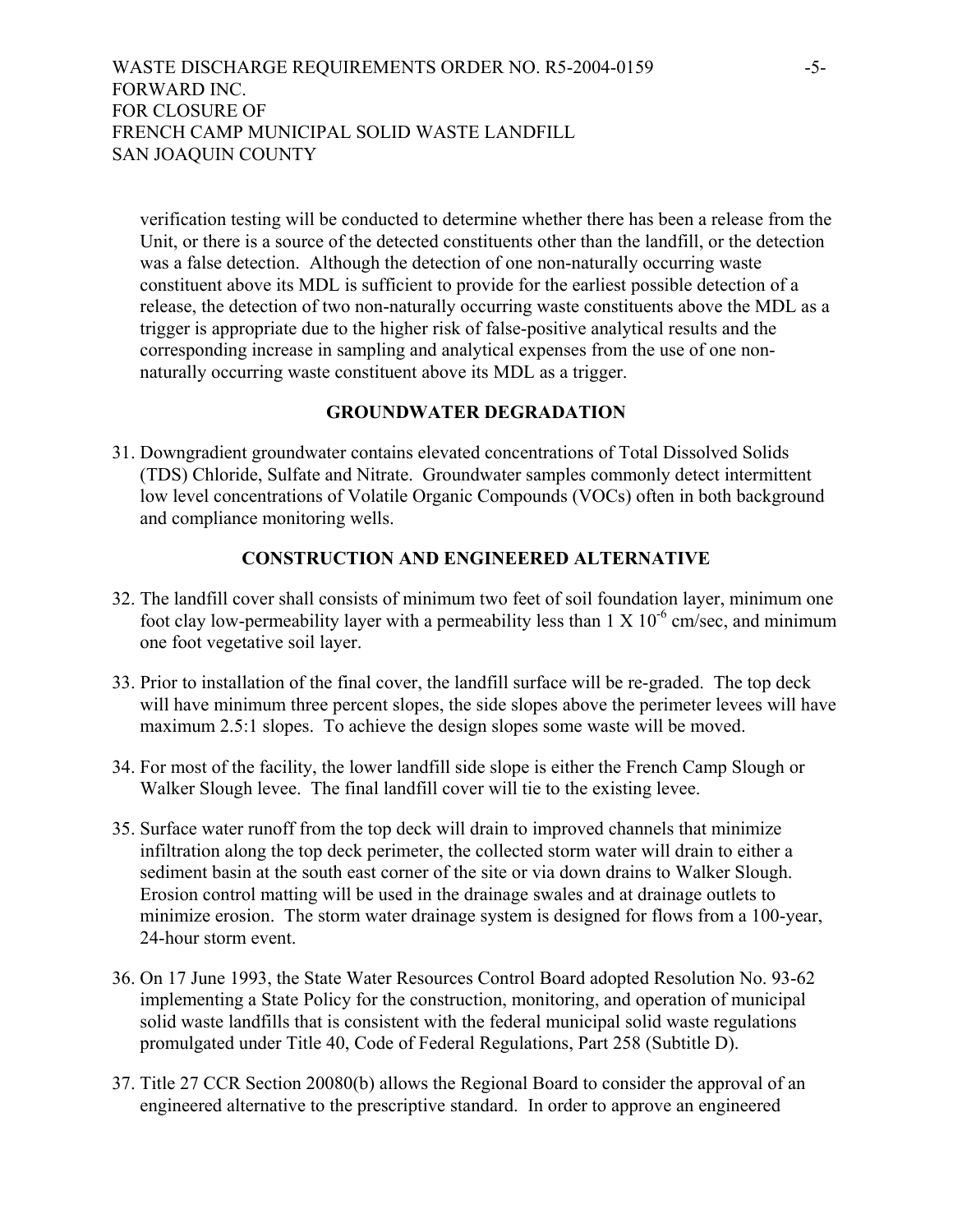# WASTE DISCHARGE REQUIREMENTS ORDER NO. R5-2004-0159 -6-FORWARD INC. FOR CLOSURE OF FRENCH CAMP MUNICIPAL SOLID WASTE LANDFILL SAN JOAQUIN COUNTY

alternative in accordance with Title 27 CCR Sections  $20080(c)(1)$  and (2), the Discharger must demonstrate that the prescriptive design is unreasonably and unnecessarily burdensome and will cost substantially more than an alternative which will meet the criteria contained in Title 27 CCR Section 20080(b), or would be impractical and would not promote attainment of applicable performance standards. The Discharger must also demonstrate that the proposed engineered alternative cover system is consistent with the performance goal addressed by the particular prescriptive standard, and provides protection against water quality impairment equivalent to the prescriptive standard in accordance with Title 27 CCR Section 20080(b)(2).

- 38. California Water Code, Section 13360(a)(1) allows the Regional Board to specify the design, type of construction, and/or particular manner in which compliance must be met in waste discharge requirements or orders for the discharge of waste at solid waste disposal facilities.
- 39. The Discharger proposes a cover system which will be designed, constructed, and operated in accordance with the criteria set forth in Title 27, and the provisions in State Water Resources Control Board Resolution No. 93-62 for municipal solid wastes.
- 40. The Discharger submitted a Report of Waste Discharge requesting approval of an engineered alternative to use maximum 2.5:1 slopes on the perimeter side slopes of the landfill. *.*
- 41. The Discharger's slope stability analysis demonstrates the proposed engineered alternative will retain integrity of the final slopes under both static and dynamic conditions.
- 42. Construction will proceed only after all applicable construction quality assurance plans have been approved by Executive Officer.

# **CEQA AND OTHER CONSIDERATIONS**

- 43. The Integrated Waste Management Board certified the final negative declaration for the facility on 13 August 2004. The Regional Board considered the negative declaration and incorporated mitigation measures from the negative declaration into these waste discharge requirements designed to prevent potentially significant impacts to design facilities and to water quality.
- 44. This order implements:
	- a. The Water Quality Control Plan for the Sacramento River and San Joaquin River Basins, Fourth Edition;
	- b. The prescriptive standards and performance goals of Chapters 1 through 7, Subdivision 1, Division 2, Title 27, of the California Code of Regulations, effective 18 July 1997, and subsequent revisions;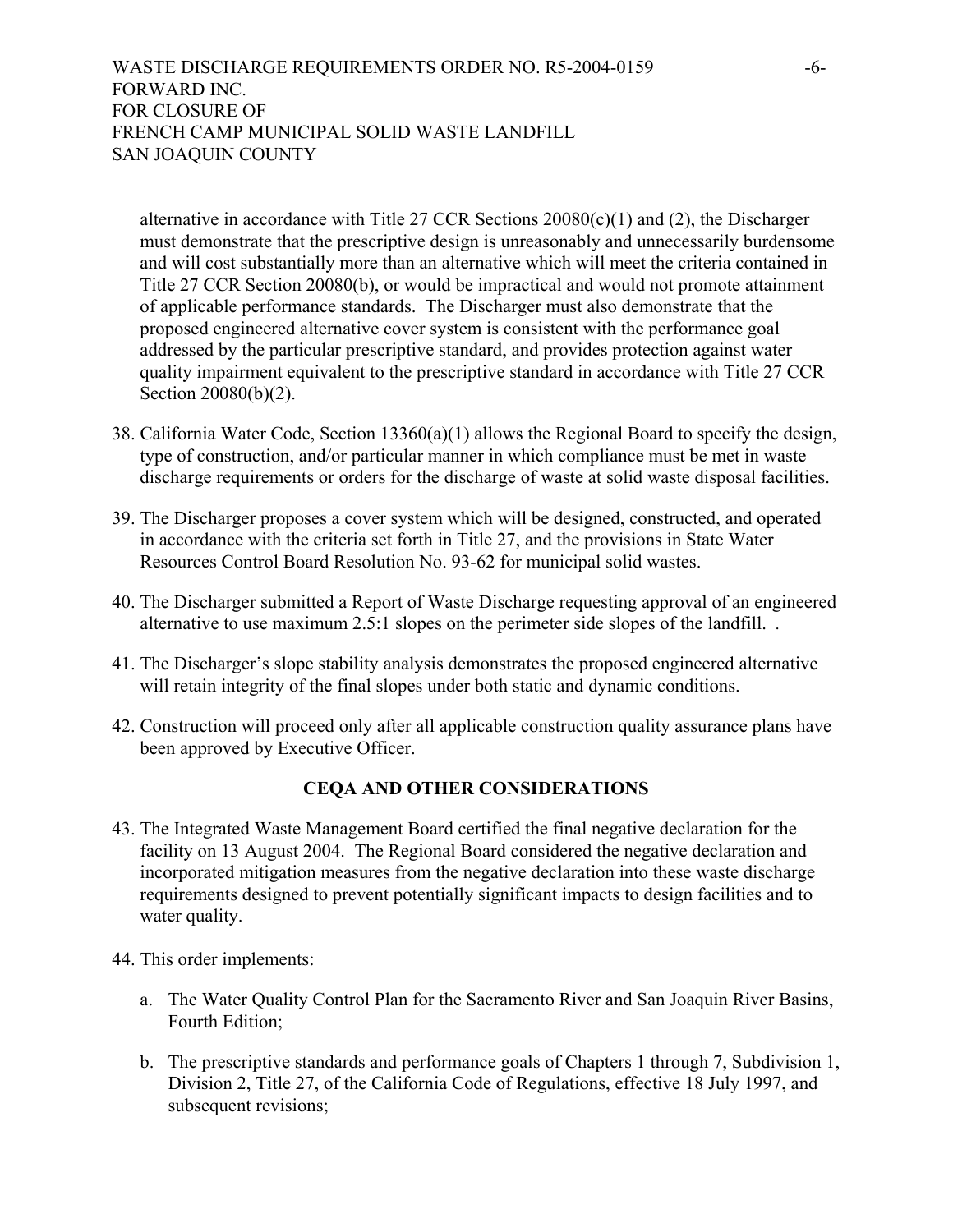- c. The prescriptive standards and performance criteria of RCRA Subtitle D, Part 258; and
- d. State Water Resources Control Board Resolution No. 93-62, *Policy for Regulation of Discharges of Municipal Solid Waste*, adopted 17 June 1993.
- 45. Section 13267(b) of California Water Code provides that: "In conducting an investigation specified in subdivision (a), the Regional Board may require that any person who has discharged, discharges, or is suspected of discharging, or who proposed to discharge within its region, or any citizen or domiciliary, or political agency or entity of this state who had discharged, discharges, or is suspected of discharging, or who proposed to discharge waste outside of its region that could affect the quality of the waters of the state within its region shall furnish, under penalty of perjury, technical or monitoring program reports which the board requires. The burden, including costs of these reports, shall bear a reasonable relationship to the need for the reports and the benefits to be obtained from the reports. The monitoring and reporting program required by this Order and the attached "Monitoring and Reporting Program No. R5-2004-0159" are necessary to assure compliance with these waste discharge requirements. The Discharger operates the facility that discharges the waste subject to this Order.

# **PROCEDURAL REQUIREMENTS**

- 46. All local agencies with jurisdiction to regulate land use, solid waste disposal, air pollution, and to protect public health have approved the use of this site for the discharges of waste to land stated herein.
- 47. The Regional Board notified the Discharger and interested agencies and persons of its intent to prescribe waste discharge requirements for this discharge, and has provided them with an opportunity for a public hearing and an opportunity to submit their written views and recommendations.
- 48. The Regional Board, in a public meeting, heard and considered all comments pertaining to the discharge.
- 49. Any person affected by this action of the Regional Board may petition the State Water Resources Control Board to review the action in accordance with Sections 2050 through 2068, Title 23, California Code of Regulations. The petition must be received by the State Water Resources Control Board, Office of Chief Counsel, P.O. Box 100, Sacramento, California 95812, within 30 days of the date of issuance of this Order. Copies of the laws and regulations applicable to the filing of a petition are available on the Internet at http://www.swrcb.ca.gov/water\_laws/index.html and will be provided on request.

IT IS HEREBY ORDERED, pursuant to Sections 13263 and 13267 of the California Water Code, that Order No. 94-304 is rescinded, and that Forward Inc., its agents, successors, and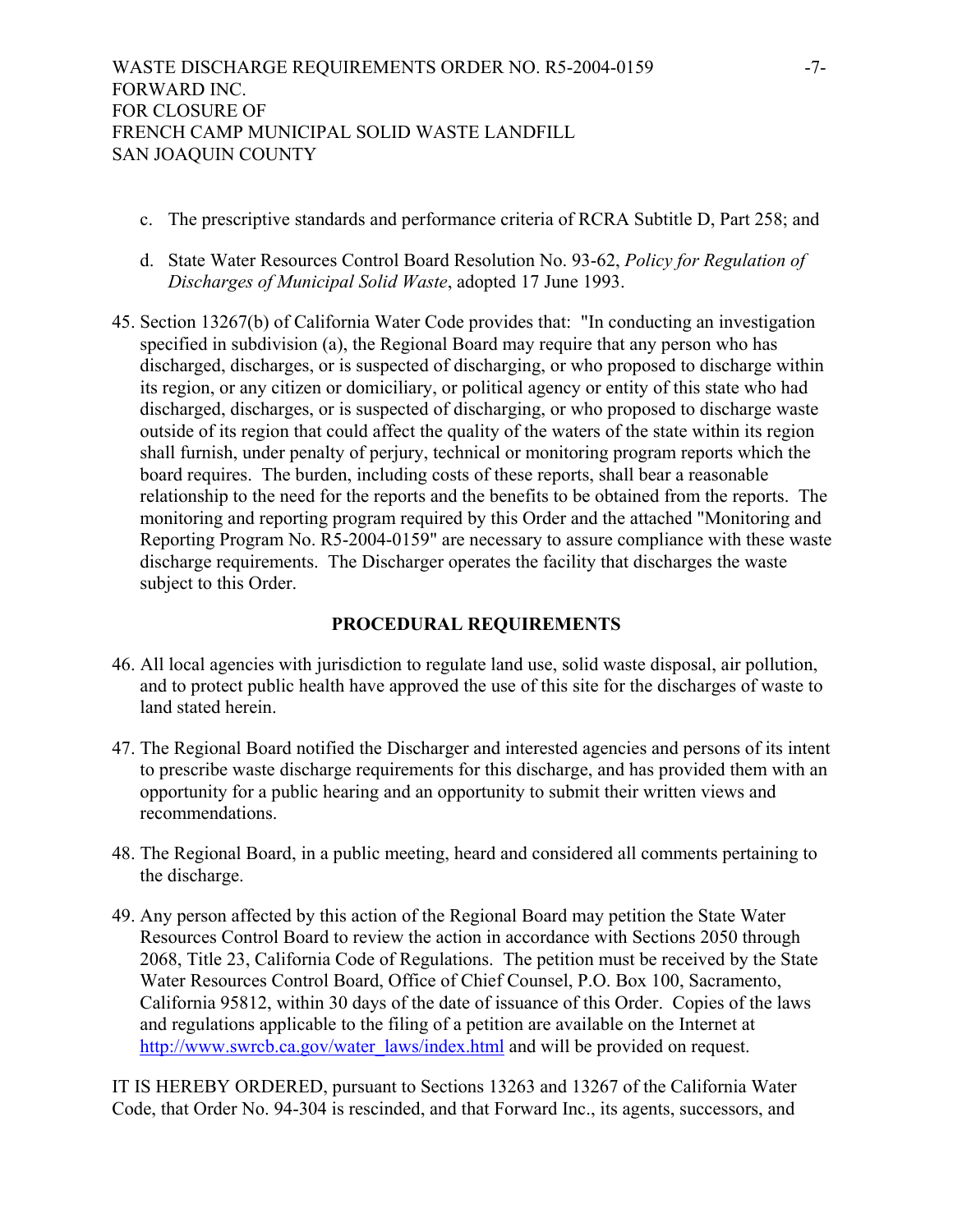assigns, in order to meet the provisions of Division 7 of the California Water Code and the regulations adopted thereunder, shall comply with the following:

# **A. PROHIBITIONS**

- 1. The discharge of 'hazardous waste' or 'designated waste' is prohibited. For the purposes of this Order, the term 'hazardous waste' is as defined in Title 23, California Code of Regulations, Section 2510 et seq., and 'designated waste' is as defined in Title 27.
- 2. The discharge of wastes outside of a Unit or portions of a Unit specifically designed for their containment is prohibited.
- 3. The discharge of waste to a closed Unit is prohibited.
- 4. The discharge shall not cause the release of pollutants, or waste constituents in a manner which could cause a condition of nuisance, degradation, contamination, or pollution of groundwater to occur, as indicated by the most appropriate statistical or nonstatistical data analysis method and retest method listed in this Order, the Monitoring and Reporting Program, or the Standard Provisions and Reporting Requirements.
- 5. The discharge of solid or liquid waste or leachate to surface waters, surface water drainage courses, or groundwater is prohibited.
- 6. The discharge shall not cause any increase in the concentration of waste constituents in soil-pore gas, soil-pore liquid, soil, or other geologic materials outside of the Unit if such waste constituents could migrate to waters of the State — in either the liquid or the gaseous phase — and cause a condition of nuisance, degradation, contamination, or pollution.

# **B. DISCHARGE SPECIFICATIONS**

- 1. After completion of closure, further discharge of any wastes to this facility is prohibited.
- 2. All wastes shall remain within the designated disposal area at all times.

# **C. FACILITY SPECIFICATIONS**

- 1. The Discharger shall, in a timely manner, remove and relocate any wastes discharged at this facility in violation of this Order.
- 2. The Discharger shall immediately notify the Regional Board of any flooding, unpermitted discharge of waste off-site, equipment failure, slope failure, or other change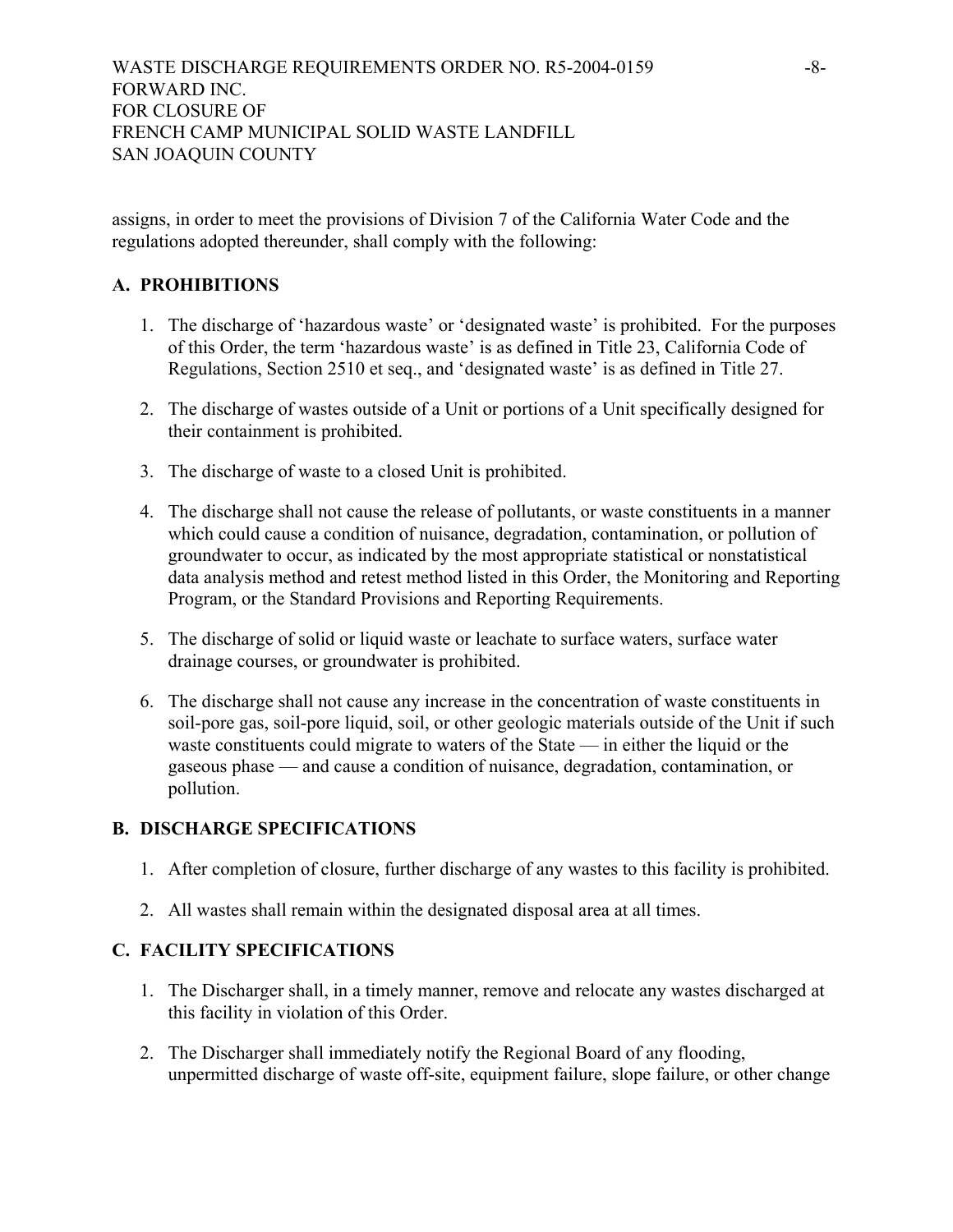in site conditions which could impair the integrity of waste or leachate containment facilities or precipitation and drainage control structures.

- 3. Water used for facility maintenance shall be limited to the minimum amount necessary for dust control, and construction.
- 4. The Discharger shall maintain in good working order any facility, control system, or monitoring device installed to achieve compliance with the waste discharge requirements.
- 5. Methane and other landfill gases shall be adequately vented, removed from the Unit, or otherwise controlled to prevent the danger of adverse health effects, nuisance conditions, or the impairment of the beneficial uses of surface water or groundwater due to migration through the unsaturated zone.
- 6. Landfill gases shall be monitored quarterly for one year after adoption of this Order and semi-annually thereafter in compliance with Monitoring and Reporting Program R5- 2004-0159. Should gas detections be assessed as significant (see Provision 7. below), an evaluation-monitoring report will be initiated. If the evaluation concludes that gas concentrations pose a threat to groundwater or surface water quality phased construction of a Gas Collection and Control System will be implemented.
- 7. Significant landfill gas detections are defined as concentrations of any VOC in landfill gas such that the Henry's Law predicted fractionation in water exceeds the detection limit.
- 8. Surface drainage within the waste management facility shall either be contained on-site or be discharged in accordance with applicable storm water regulations.
- 9. The Discharger shall maintain a *Storm Water Pollution Prevention Plan* and *Monitoring Program and Reporting Requirements* in accordance with State Water Resources Control Board Order No. 97-03-DWQ, or retain all storm water on-site.

# **D. CONSTRUCTION SPECIFICATIONS**

- 1. The Discharger shall submit for Executive Officer review and approval **prior to** construction, design plans and specifications for closure construction, that include the a Construction Quality Assurance Plan meeting the requirements of Title 27 CCR Section 20324.
- 2. The landfill cover shall be constructed in accordance with the following design: The prescriptive standard design which consists of a lower compacted foundation soil layer that is a minimum of two feet thick with a minimum relative compaction of 90%.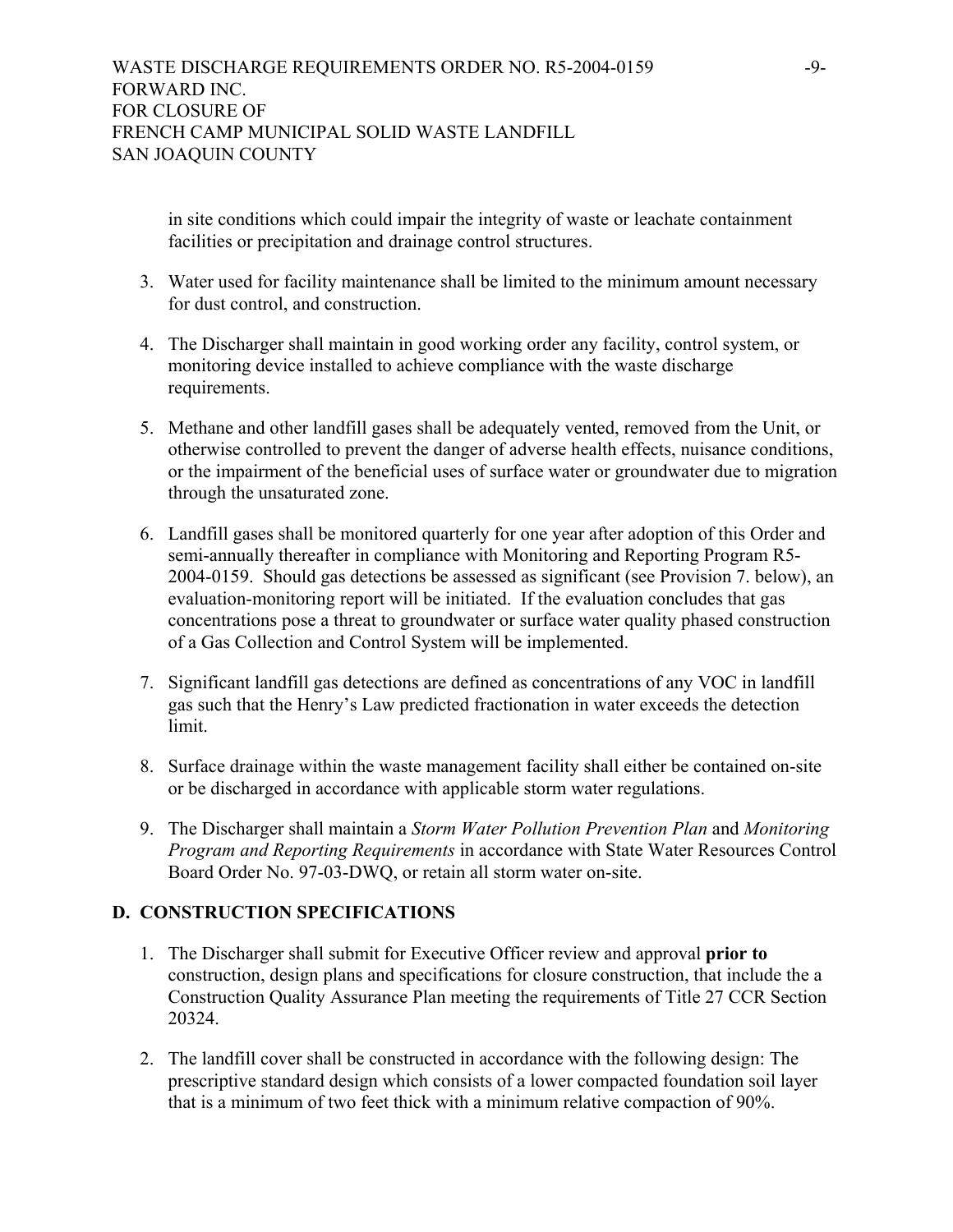Immediately above the foundation layer, and in direct and uniform contact with it, shall be a minimum one-foot thick compacted clay low-conductivity layer with a hydraulic conductive less than  $10^{-6}$ , which is immediately overlain with a minimum eighteen inch thick layer of loosely compacted soil suitable for vegetation.

- 3. The Discharger may propose changes to the cover system design prior to construction, provided that approved components are not eliminated, the engineering properties of the components are not substantially reduced, and the proposed cover system results in the protection of water quality equal to or greater than the design prescribed by Title 27 and this Order. The proposed changes may be made following approval by the Executive Officer. Substantive changes to the design require reevaluation as an engineered alternative and approval by the Regional Board.
- 4. Construction shall proceed only after all applicable construction quality assurance plans have been approved by Executive Officer.
- 5. Within 90 days after completion of construction of the cover, the final documentation required in Title 27 CCR Section 20324(d)(1)(C) shall be submitted to the Executive Officer for review and approval. The report shall be certified by a registered civil engineer or a certified engineering geologist. It shall contain sufficient information and test results to verify that construction was in accordance with the design plans and specifications, and with the prescriptive standards and performance goals of Title 27.
- 6. A third party independent of both the Discharger and the construction contractor shall perform all of the construction quality assurance monitoring and testing during the construction of a landfill final cover system.
- 7. Closure shall not proceed in the absence of closure waste discharge requirements.

# **E. DETECTION MONITORING SPECIFICATIONS**

- 1. The Discharger shall comply with the detection monitoring program provisions of Title 27 for groundwater, surface water, and the unsaturated zone, and in accordance with Monitoring and Reporting Program No. R5-2004-0159.
- 2. The Discharger shall provide Regional Board staff a minimum of **one week** notification prior to commencing any field activities related to the installation, repair, or abandonment of monitoring devices, and a minimum 48 hour notification prior to the collection of samples associated with a detection monitoring program, evaluation monitoring program, or corrective action program.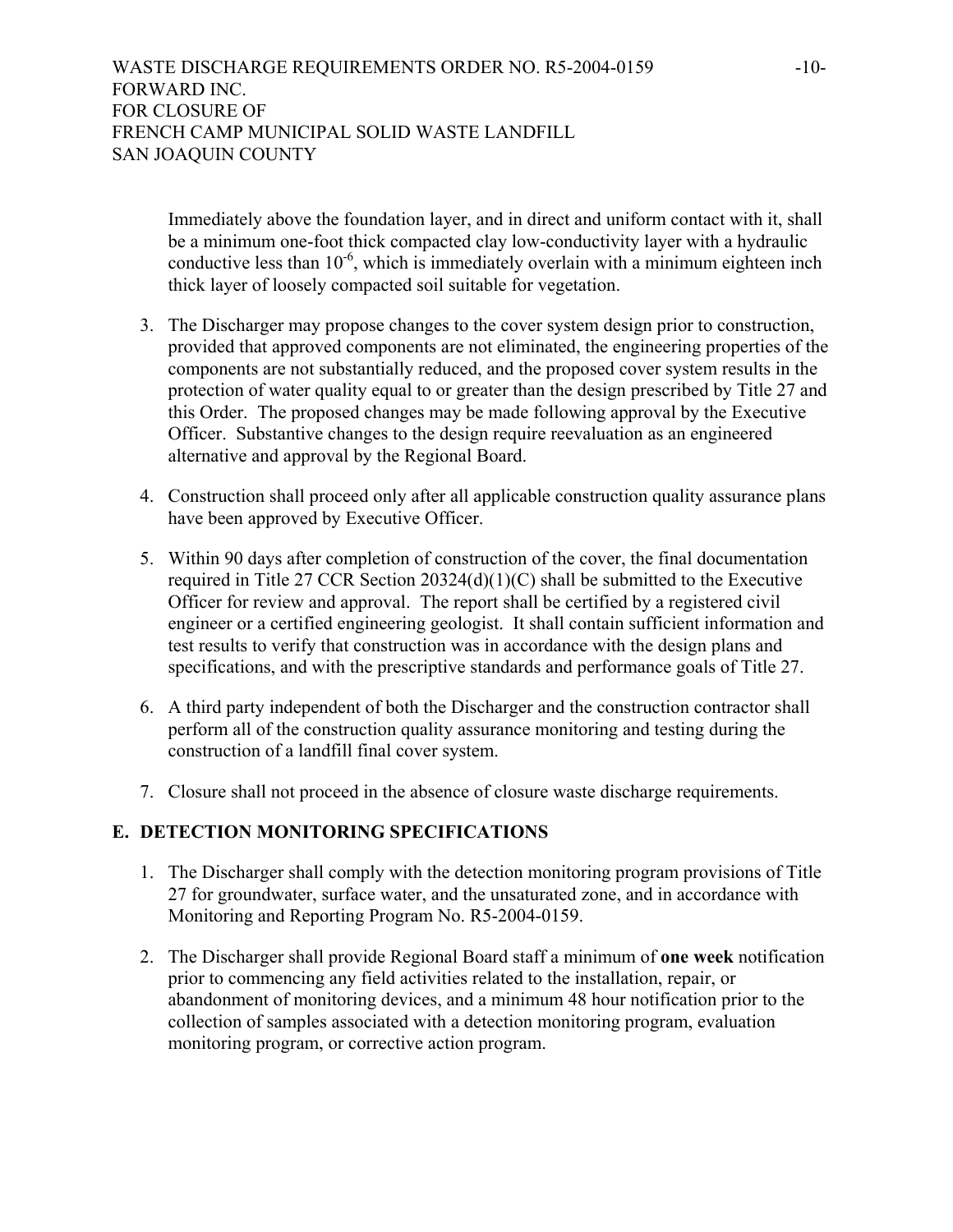- 3. The Discharger shall comply with the Water Quality Protection Standard as specified in this Order, Monitoring and Reporting Program No. R5-2004-0159, and the Standard Provisions and Reporting Requirements, dated April 2000.
- 4. The Water Quality Protection Standard for organic compounds which are not naturally occurring and not detected in background groundwater samples shall be taken as the detection limit of the analytical method used (i.e., US-EPA methods 8260 and 8270). The repeated detection of one or more non-naturally occurring organic compounds in samples above the Water Quality Protection Standard from detection monitoring wells is evidence of a release from the Unit.
- 5. The concentrations of the constituents of concern in waters passing the Point of Compliance shall not exceed the concentration limits established pursuant to Monitoring and Reporting Program No.R5-2004-0159.
- 6. For each monitoring event, the Discharger shall determine whether the landfill is in compliance with the Water Quality Protection Standard using procedures specified in Monitoring and Reporting Program No. R5-2004-0150 and Title 27 CCR Section 20415(e).
- 7. The Discharger shall submit for Executive Officer review and approval a Sample Collection and Analysis Plan. The Sample Collection and Analysis Plan shall at a minimum include:
	- a. Sample collection procedures describing purging techniques, sampling equipment, and decontamination of sampling equipment;
	- b. Sample preservation information and shipment procedures;
	- c. Sample analytical methods and procedures;
	- d. Sample quality assurance/quality control (QA/QC) procedures; and
	- e. Chain of Custody control.
- 8. For any given monitored medium, the samples taken from all monitoring points and background monitoring points to satisfy the data analysis requirements for a given reporting period shall all be taken **within a span not to exceed 30 days**, unless the Executive Officer approves a longer time period, and shall be taken in a manner that ensures sample independence to the greatest extent feasible. Specific methods of collection and analysis must be identified. Sample collection, storage, and analysis shall be performed according to the most recent version of USEPA Methods, such as the latest editions, as applicable, of: (1) Methods for the Analysis of Organics in Water and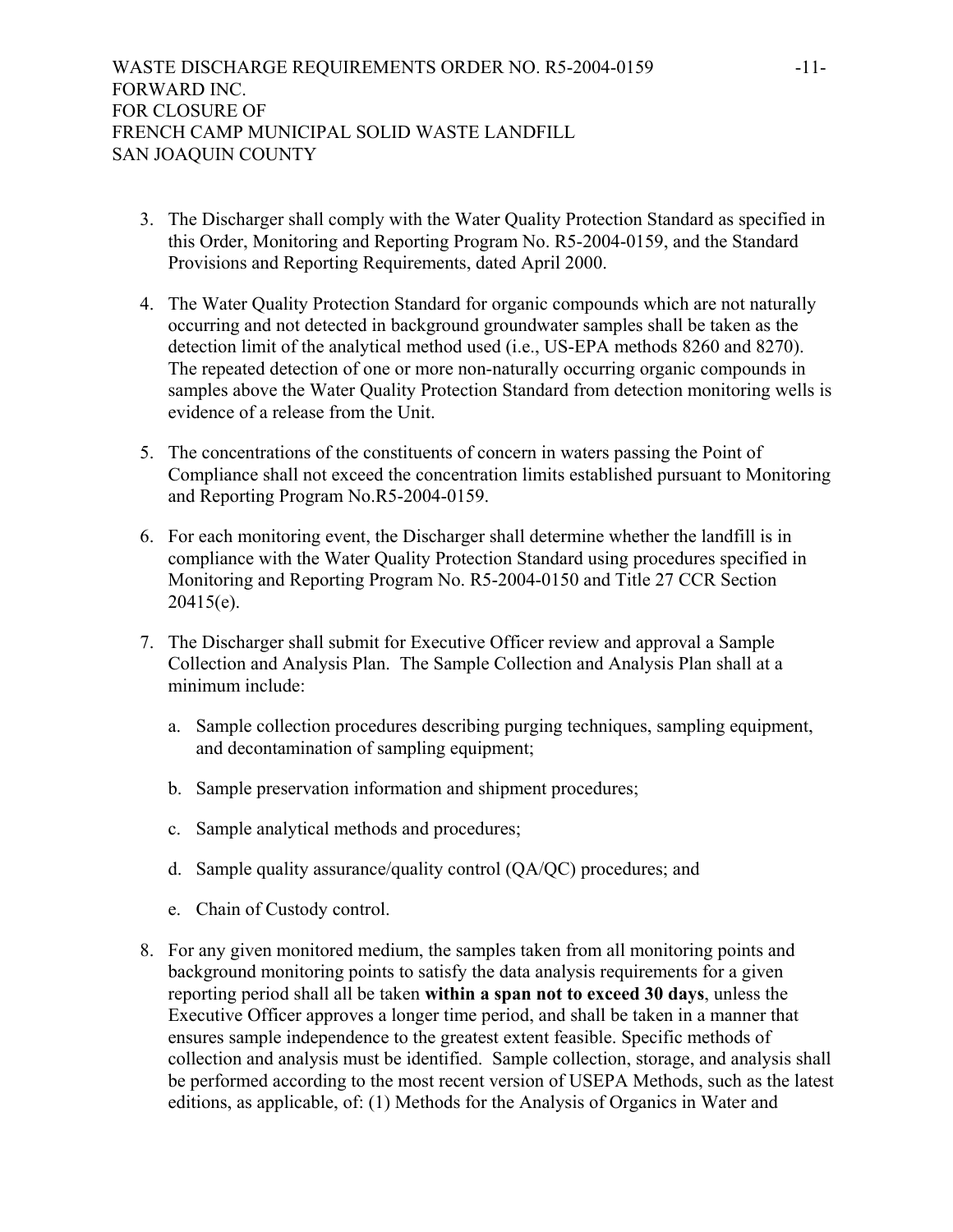# WASTE DISCHARGE REQUIREMENTS ORDER NO. R5-2004-0159 -12-FORWARD INC. FOR CLOSURE OF FRENCH CAMP MUNICIPAL SOLID WASTE LANDFILL SAN JOAQUIN COUNTY

Wastewater (USEPA 600 Series), (2) Test Methods for Evaluating Solid Waste (SW-846, latest edition), and (3) Methods for Chemical Analysis of Water and Wastes (USEPA 600/4-79-020), and in accordance with the approved Sample Collection and Analysis Plan.

- 9. If methods other than USEPA-approved methods or Standard Methods are used, the exact methodology shall be submitted for review and approval by the Executive Officer prior to use.
- 10. The **methods of analysis and the detection limits** used must be appropriate for the expected concentrations. For the monitoring of any constituent or parameter that is found in concentrations which produce more than 90% non-numerical determinations (i.e., "trace" or "ND") in data from background monitoring points for that medium, the analytical method having the lowest method detection limit (MDL) shall be selected from among those methods which would provide valid results in light of any matrix effects or interferences.
- 11. **"Trace" results** results falling between the MDL and the practical quantitation limit (PQL) - shall be reported as such, and shall be accompanied both by the estimated MDL and PQL values for that analytical run.
- 12. **MDLs and PQLs** shall be derived by the laboratory for each analytical procedure, according to State of California laboratory accreditation procedures. These MDLs and PQLs shall reflect the detection and quantitation capabilities of the specific analytical procedure and equipment used by the lab, rather than simply being quoted from USEPA analytical method manuals. In relatively interference-free water, laboratory-derived MDLs and PQLs are expected to closely agree with published USEPA MDLs and PQLs.
- 13. If the laboratory suspects that, due to a change in matrix or other effects, the true detection limit or quantitation limit for a particular analytical run differs significantly from the laboratory-derived MDL/PQL values, the results shall be flagged accordingly, along with estimates of the detection limit and quantitation limit actually achieved. The **MDL shall always be calculated such that it represents the lowest achievable concentration associated with a 99% reliability of a nonzero result**. The PQL shall always be calculated such that it represents the lowest constituent concentration at which a numerical value can be assigned with reasonable certainty that it represents the constituent's actual concentration in the sample. Normally, PQLs should be set equal to the concentration of the lowest standard used to calibrate the analytical procedure.
- 14. All **QA/QC data** shall be reported, along with the sample results to which they apply, including the method, equipment, analytical detection and quantitation limits, the percent recovery, an explanation for any recovery that falls outside the QC limits, the results of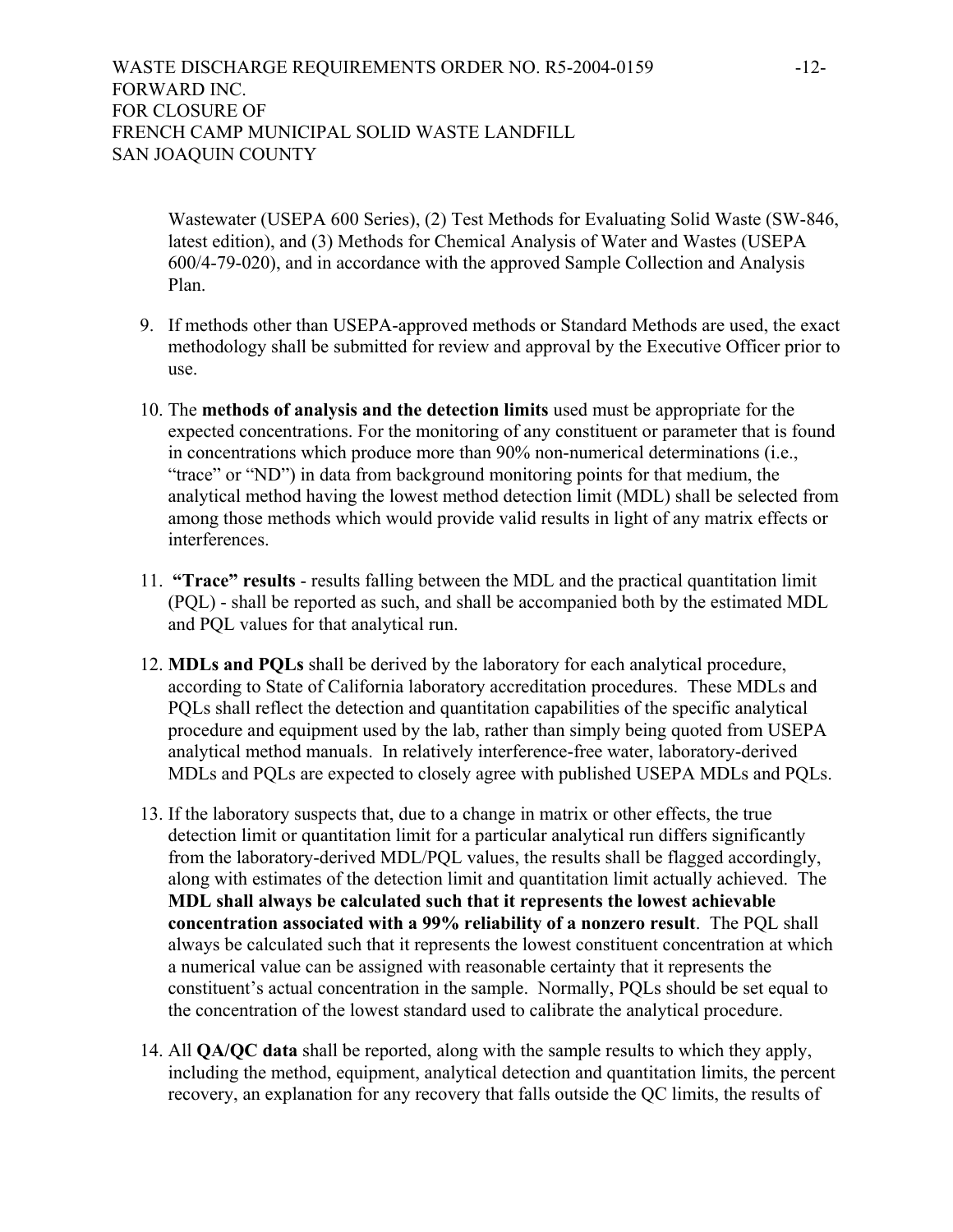WASTE DISCHARGE REQUIREMENTS ORDER NO. R5-2004-0159 -13-FORWARD INC. FOR CLOSURE OF FRENCH CAMP MUNICIPAL SOLID WASTE LANDFILL SAN JOAQUIN COUNTY

equipment and method blanks, the results of spiked and surrogate samples, the frequency of quality control analysis, and the name and qualifications of the person(s) performing the analyses. Sample results shall be reported unadjusted for blank results or spike recoveries. In cases where contaminants are detected in QA/QC samples (i.e., field, trip, or lab blanks), the accompanying sample results shall be appropriately flagged.

- 15. Unknown chromatographic peaks shall be reported, flagged, and tracked for potential comparison to subsequent unknown peaks that may be observed in future sampling events. Identification of unknown chromatographic peaks that recur in subsequent sampling events may be required.
- 16. The statistical method shall account for data below the practical quantitation limit (PQL) with one or more statistical procedures that are protective of human health and the environment. Any PQL validated pursuant to Title 27 CCR Section 20415(e)(7) that is used in the statistical method shall be **the lowest concentration (or value) that can be reliably achieved** within limits of precision and accuracy specified in the WDRs for routine laboratory operating conditions that are available to the facility. The Discharger's technical report, pursuant to Title 27 CCR Section 20415(e)(7), shall consider the PQLs listed in Appendix IX to Chapter 14 of Division 4.5 of Title 22, CCR, for guidance when specifying limits of precision and accuracy. For any given constituent monitored at a background or downgradient monitoring point, an indication that falls between the MDL and the PQL for that constituent (hereinafter called a "trace" detection) shall be identified and used in appropriate statistical or nonstatistical tests. Nevertheless, for a statistical method that is compatible with the proportion of censored data (trace and ND indications) in the data set, the Discharger can use the laboratory's concentration estimates in the trace range (if available) for statistical analysis, in order to increase the statistical power by decreasing the number of "ties".
- 17. Background for water samples or soil-pore gas samples shall be represented by the data from all samples taken from applicable background monitoring points during that reporting period (at least one sample from each background monitoring point). The Discharger may propose an alternate statistical method [to the methods listed under Title 27 CCR Section 20415(e)(8)(A-D)] in accordance with Title 27 CCR Section  $20415(e)(8)(E)$ , for review and approval by the Executive Officer.
- 18. The Discharger may propose an alternate statistical method [to the methods listed under Title 27 CCR Section 20415(e)(8)(A-D)] in accordance with Title 27 CCR Section  $20415(e)(8)(E)$ , for review and approval by the Executive Officer. Upon receiving written approval from the Executive Officer, alternate statistical procedures may be used for determining the significance of analytical results for common laboratory contaminants (i.e., methylene chloride, acetone, diethylhexyl phthalate, and di-n-octyl phthalate). Nevertheless, analytical results involving detection of these analytes in any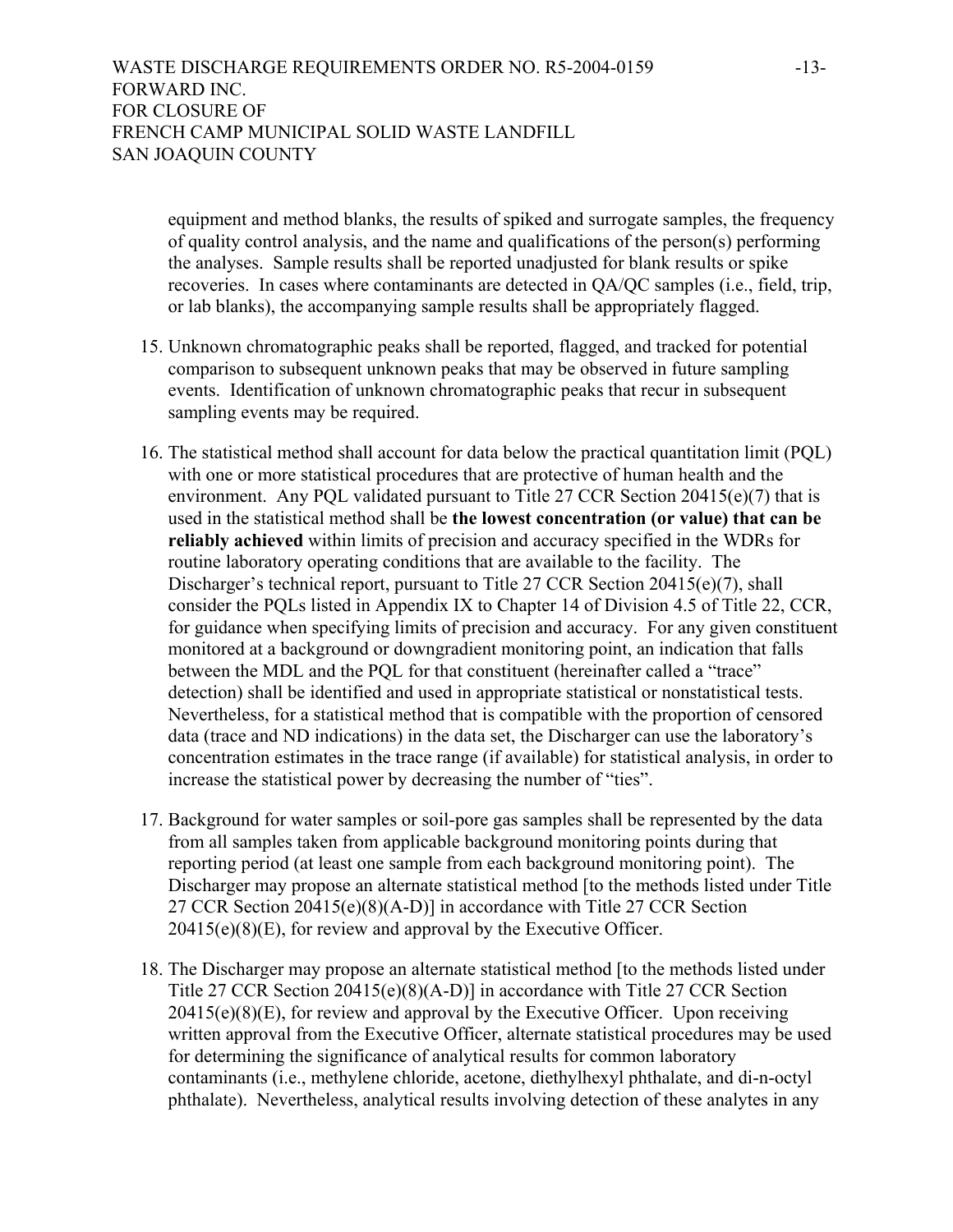background or downgradient sample shall be reported and flagged for easy reference by Regional Board staff.

- 19. The Discharger shall use the following non-statistical method for all analytes that are detected in less than 10% of the background samples. The non-statistical method shall be implemented as follows:
	- a. From the constituent of concern or monitoring parameter list, identify each analyte in the **current** sample that exceeds either its respective MDL or PQL. The Discharger shall conclude that the exceedance provides a preliminary indication of a release or a change in the nature or extent of the release, at that monitoring point, if *either:* 
		- 1) The data contains two or more analytes that are detected in less than 10% of background samples that equal or exceed their respective MDLs; or
		- 2) The data contains one or more analyte that equals or exceeds its PQL.
	- b. **Discrete Retest** [Title 27 CCR Section 20415(e)(8)(E)]:
		- 1) In the event that the Discharger concludes (pursuant to paragraph 20.a., above) that there is a preliminary indication of a release, then the Discharger shall immediately notify Regional Board staff by phone or e-mail and, within 30 days of such indication, shall collect two new (retest) samples from the monitoring point where the release is preliminarily indicated.
		- 2) For any given retest sample, the Discharger shall include, in the retest analysis, **only the laboratory analytical results for those analytes detected in the original sample**. As soon as the retest data are available, the Discharger shall conclude that there is measurably significant evidence of a release if two or more analytes equal or exceed their respective MDLs or if one or more analyte equals or exceeds its PQL and shall:
			- a) **Immediately** notify the Regional Board about any constituent or constituents verified to be present at the monitoring point, and follow up with written notification submitted by certified mail **within seven days** of validation; and
			- b) Comply with  $\mathbb{Z}^2$ , below if any constituent or constituents were verified to be present.
		- 3) Any analyte that triggers a discrete retest per this method shall be added to the monitoring parameter list such that it is monitored during each regular monitoring event.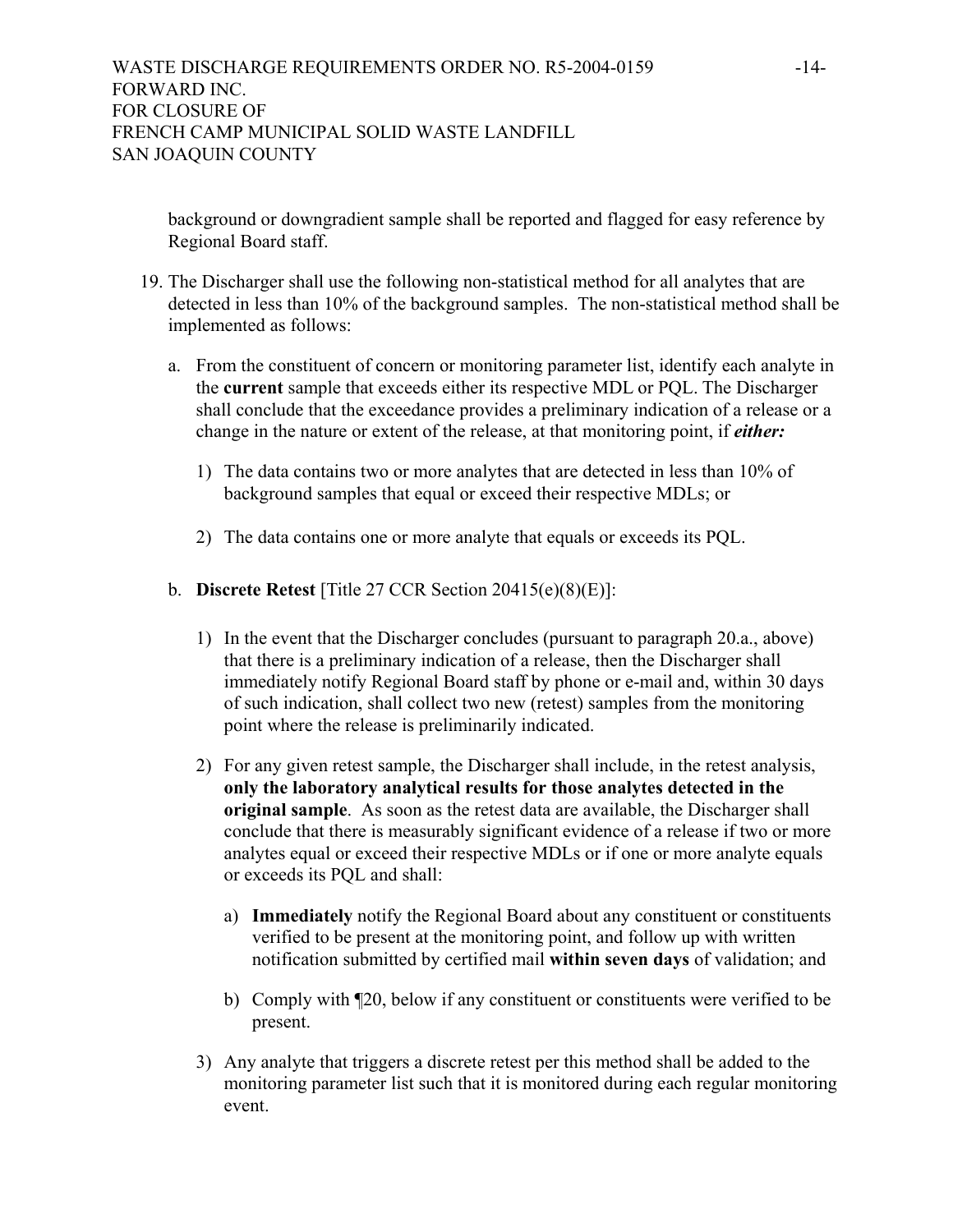20. If the Discharger determines that there is measurably significant evidence of a release from the Unit at any monitoring point, the Discharger shall **immediately** implement the requirements of **XI. Response To A Release, C. Release Has Been Verified**, contained in the Standard Provisions and Reporting Requirements.

# **F. REPORTING REQUIREMENTS**

- 1. In the event the Discharger does not comply or will be unable to comply with any prohibition or limitation of this Order for any reason, the Discharger shall notify the appropriate Regional Board office by telephone **as soon as** it or its agents have knowledge of such noncompliance or potential for noncompliance, and shall confirm this notification in writing **within two weeks**. The written notification shall state the nature, time, and cause of noncompliance, and shall describe the measures being taken to prevent recurrences and shall include a timetable for corrective actions.
- 2. The Discharger shall retain records of all monitoring information, including all calibration and maintenance records, copies of all reports required by this Order, and records of all data used to complete the application for this Order. Records shall be maintained throughout the life of the facility including the postclosure period.

Such legible records shall show the following for each sample:

- a. Sample identification and the monitoring point or background monitoring point from which it was taken, along with the identity of the individual who obtained the sample;
- b. Date, time, and manner of sampling;
- c. Date and time that analyses were started and completed, and the name of the personnel and laboratory performing each analysis;
- d. Complete procedure used, including method of preserving the sample, and the identity and volumes of reagents used;
- e. Calculation of results; and
- f. Results of analyses, and the MDL and PQL for each analysis.
- 3. A transmittal letter explaining the essential points shall accompany each report. At a minimum, the transmittal letter shall identify any violations found since the last report was submitted, and if the violations were corrected. If no violations have occurred since the last submittal, this shall be stated in the transmittal letter. The transmittal letter shall also state that a discussion of any violations found since the last report was submitted, and a description of the actions taken or planned for correcting those violations, including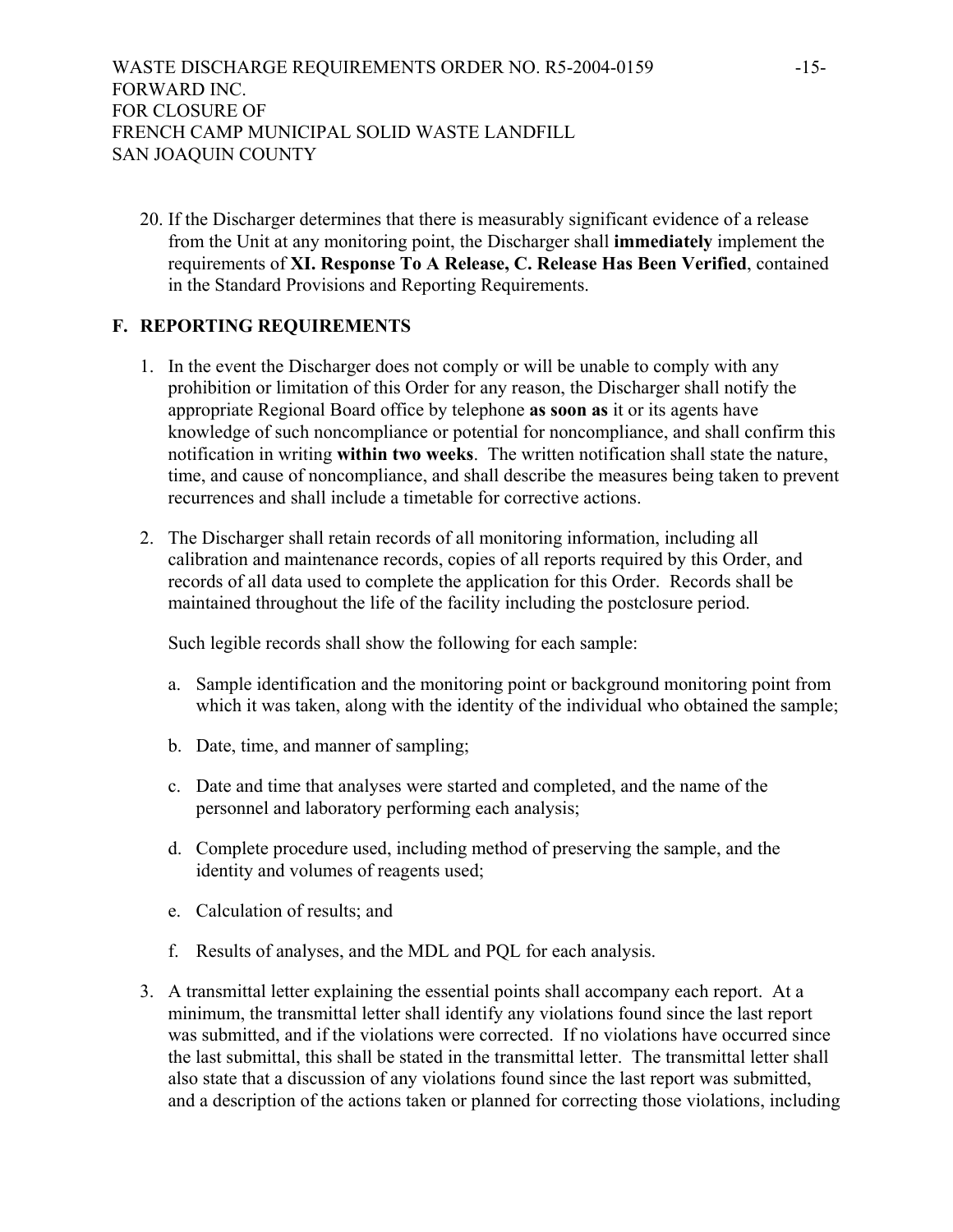any references to previously submitted time schedules, is contained in the accompanying report.

- 4. Each monitoring report shall include a compliance evaluation summary. The summary shall contain at least:
	- a. For each monitoring point and background monitoring point addressed by the report, a description of:
		- 1) The time of water level measurement;
		- 2) The type of pump or other device used for purging and the elevation of the pump intake relative to the elevation of the screened interval;
		- 3) The method of purging (the pumping rate; the equipment and methods used to monitor field pH, temperature, and conductivity during purging; the calibration of the field equipment; results of the pH, temperature, conductivity, and turbidity testing; and the method of disposing of the purge water) to remove all portions of the water that was in the well bore while the sample was being taken;
		- 4) The type of pump or other device used for sampling, if different than the pump or device used for purging; and
		- 5) A statement that the sampling procedure was conducted in accordance with the approved Sampling and Analysis Plan.
	- b. A map or aerial photograph showing the locations of observation stations, monitoring points, and background monitoring points.
	- c. For each groundwater body, a description and graphical presentation of the gradient and direction of groundwater flow under/around the Unit, and the groundwater flow rate, based upon water level elevations taken prior to the collection of the water quality data submitted in the report.
	- d. Laboratory statements of results of all analyses evaluating compliance with requirements.
	- e. An evaluation of the effectiveness of the leachate monitoring and control facilities, and of the run-off/run-on control facilities.
	- f. A summary and certification of completion of all **Standard Observations** for the Unit(s), for the perimeter of the Unit, and for the receiving waters. The Standard Observations shall include: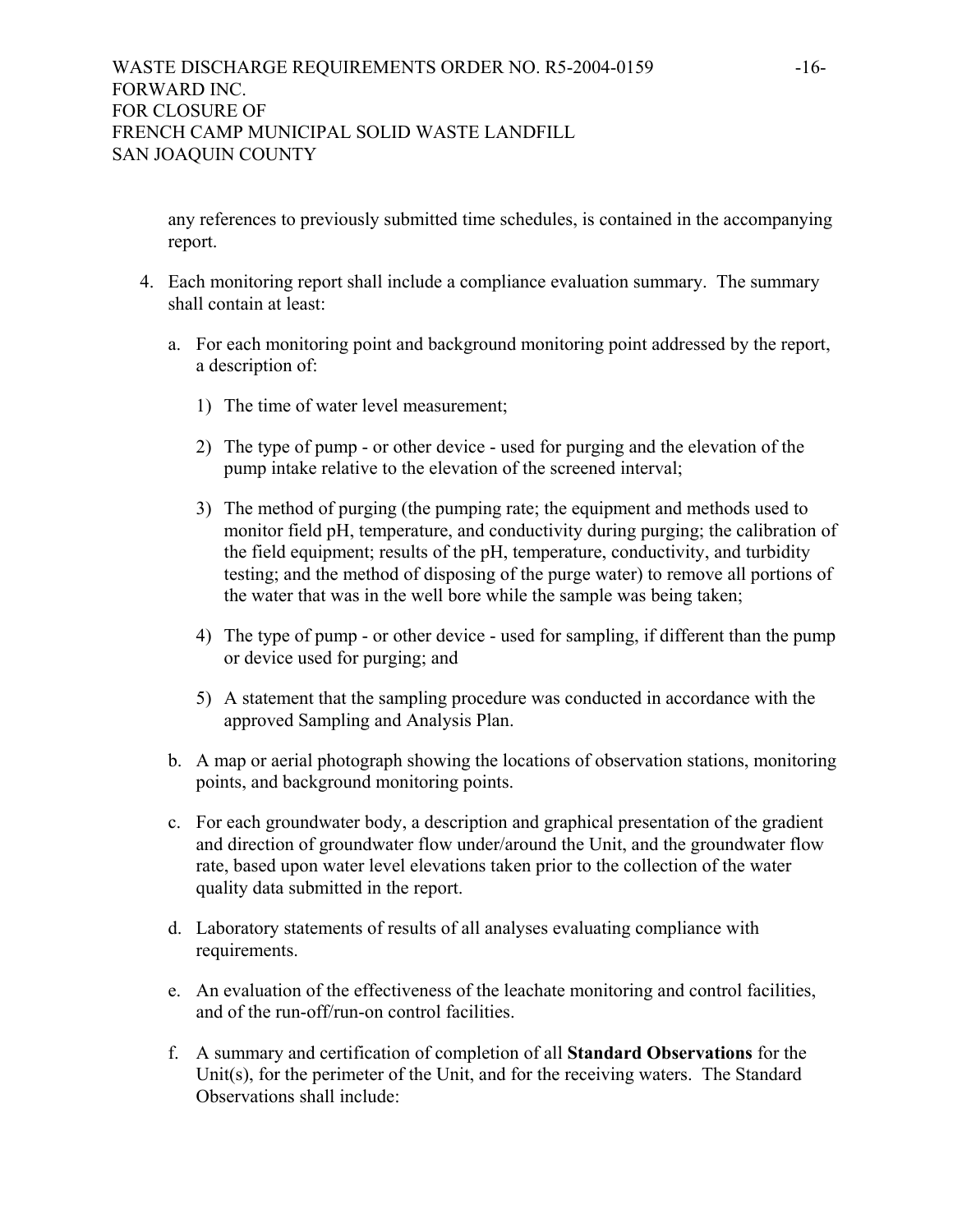- 1) For the Unit:
	- a) Evidence of ponded water at any point on the facility (show affected area on map);
	- b) Evidence of odors presence or absence, characterization, source, and distance of travel from source; and
	- c) Evidence of erosion and/or of day-lighted refuse.
- 2) Along the perimeter of the Unit:
	- a) Evidence of liquid leaving or entering the Unit, estimated size of affected area, and flow rate (show affected area on map);
	- b) Evidence of odors presence or absence, characterization, source, and distance of travel from source; and
	- c) Evidence of erosion and/or of day-lighted refuse.
- 3) For receiving waters:
	- a) Floating and suspended materials of waste origin presence or absence, source, and size of affected area;
	- b) Discoloration and turbidity description of color, source, and size of affected area;
	- c) Evidence of odors presence or absence, characterization, source, and distance of travel from source;
	- d) Evidence of water uses presence of water-associated wildlife;
	- e) Flow rate; and
	- f) Weather conditions wind direction and estimated velocity, total precipitation during recent days and on the day of observation.
- 5. The Discharger shall report by telephone any seepage from the disposal area **immediately** after it is discovered. A written report shall be filed with the Regional Board **within seven days**, containing at least the following information:
	- a. A map showing the location(s) of seepage;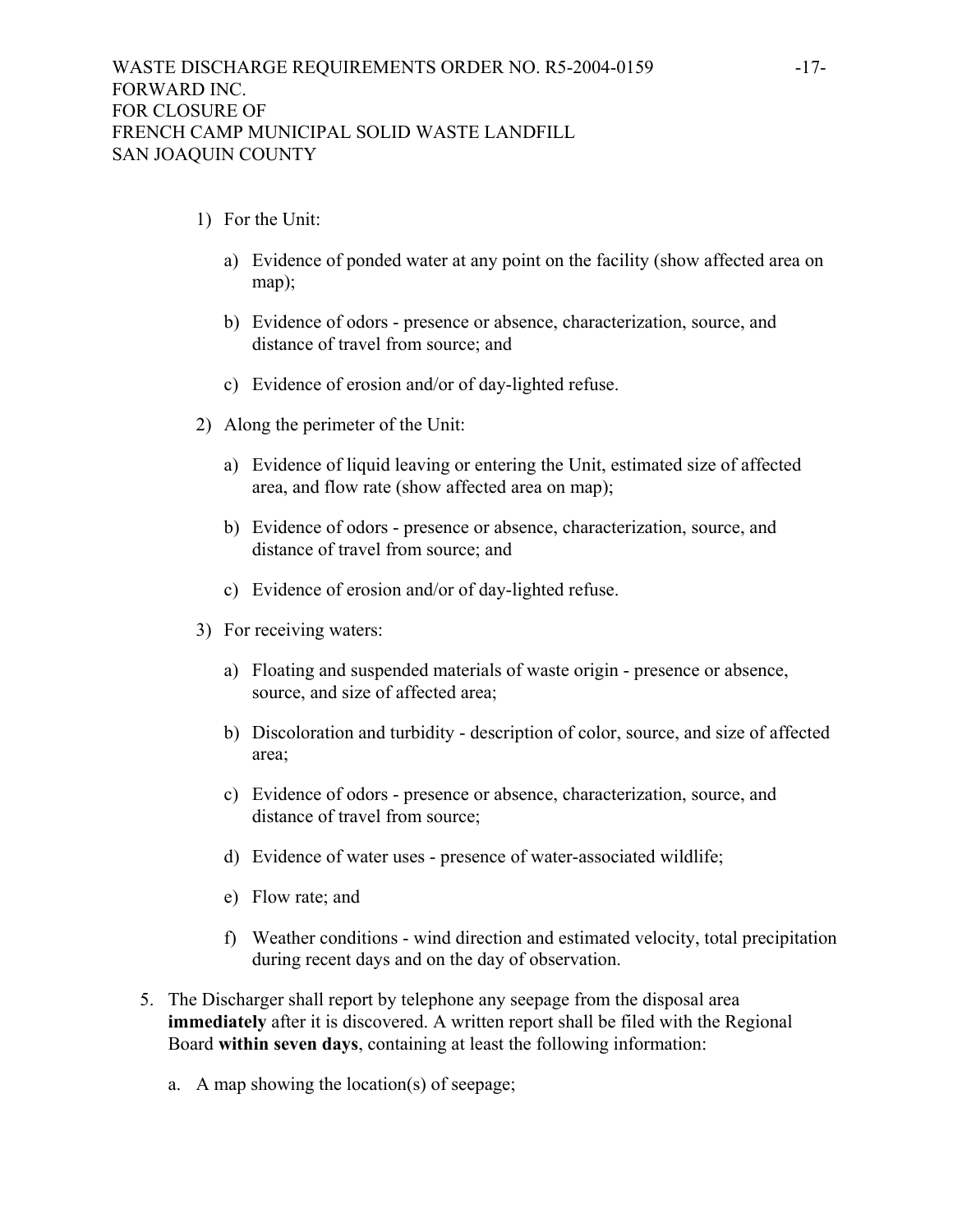- b. An estimate of the flow rate;
- c. A description of the nature of the discharge (e.g., all pertinent observations and analyses);
- d. Verification that samples have been submitted for analyses of the Constituents of Concern and Monitoring Parameters, and an estimated date that the results will be submitted to the Regional Board; and
- e. Corrective measures underway or proposed, and corresponding time schedule.
- 6. The Discharger shall submit an **Annual Monitoring Summary Report** to the Regional Board covering the reporting period of the previous monitoring year. This report shall contain:
	- a. All monitoring parameters and constituents of concern shall be graphed so as to show historical trends at each monitoring point and background monitoring point, for all samples taken within at least the previous five calendar years. Each such graph shall plot the concentration of one or more constituents for the period of record for a given monitoring point or background monitoring point, at a scale appropriate to show trends or variations in water quality. The graphs shall plot each datum, rather than plotting mean values. For any given constituent or parameter, the scale for background plots shall be the same as that used to plot downgradient data. Graphical analysis of monitoring data may be used to provide significant evidence of a release.
	- b. Unless otherwise exempted by the Executive Officer, all monitoring analytical data obtained during the previous five years if available, shall be submitted in tabular form as well as in a digital file format acceptable to the Executive Officer. The Regional Board regards the submittal of data in hard copy and in digital format as "...the form necessary for..." statistical analysis [Title 27 CCR Section 20420(h)], in that this facilitates periodic review by the Regional Board.
	- c. A comprehensive discussion of the compliance record, and the result of any corrective actions taken or planned which may be needed to bring the Discharger into full compliance with the waste discharge requirements.
	- d. A written summary of the monitoring results, indicating any changes made or observed since the previous annual report.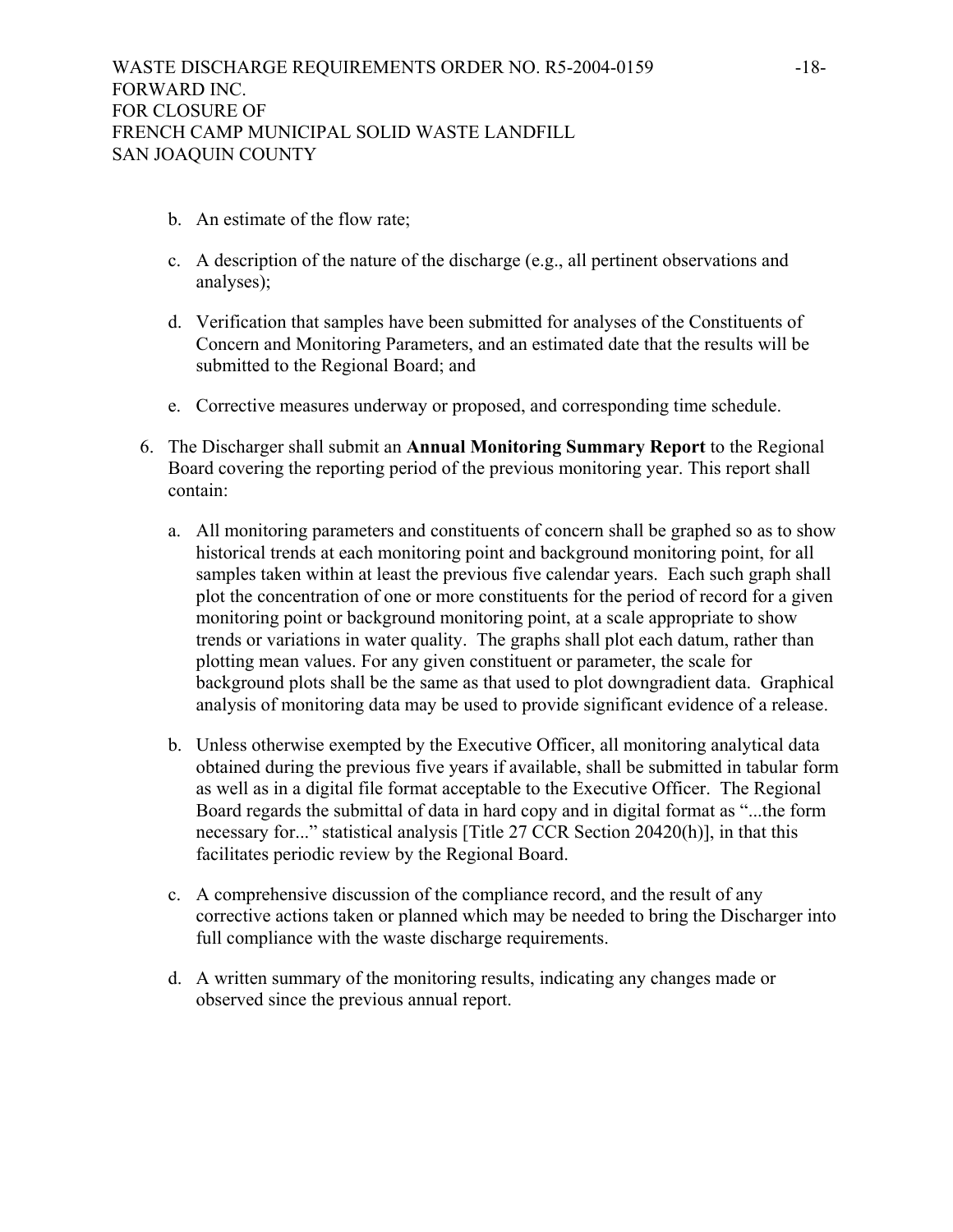# **G. PROVISIONS**

- 1. The Discharger shall maintain a copy of this Order at the Forward Landfill and make it available at all times to facility operating personnel, who shall be familiar with its contents, and to regulatory agency personnel.
- 2. The Discharger shall comply with all applicable provisions of Title 27 and 40 Code of Federal Regulations Part 258 (Subtitle D) that are not specifically referred to in this Order.
- 3. The Discharger shall comply with Monitoring and Reporting Program No. R5-2004-0159, which is incorporated into and made part of this Order.
- 4. The Discharger shall comply with the applicable portions of the Standard Provisions and Reporting Requirements for Waste Discharge Requirements for Nonhazardous Solid Waste Discharges Regulated by Title 27 and/or Subtitle D (Title 27 CCR Section 20005 et seq. and 40 CFR 258 et seq.), dated April 2000, which are hereby incorporated into this Order.
- 5. All reports and transmittal letters shall be signed by persons identified below:
	- a. For a corporation: by a principal executive officer of at least the level of senior vice-president.
	- b. For a partnership or sole proprietorship: by a general partner or the proprietor.
	- c. For a municipality, state, federal or other public agency: by either a principal executive officer or ranking elected or appointed official.
	- d. A duly authorized representative of a person designated in a, b or c above if;
		- 1) The authorization is made in writing by a person described in a, b, or c of this provision;
		- 2) The authorization specifies either an individual or a position having responsibility for the overall operation of the regulated facility or activity, such as the position of plant manager, operator of a Unit, superintendent, or position of equivalent responsibility. (A duly authorized representative may thus be either a named individual or any individual occupying a named position); and
		- 3) The written authorization is submitted to the Regional Board.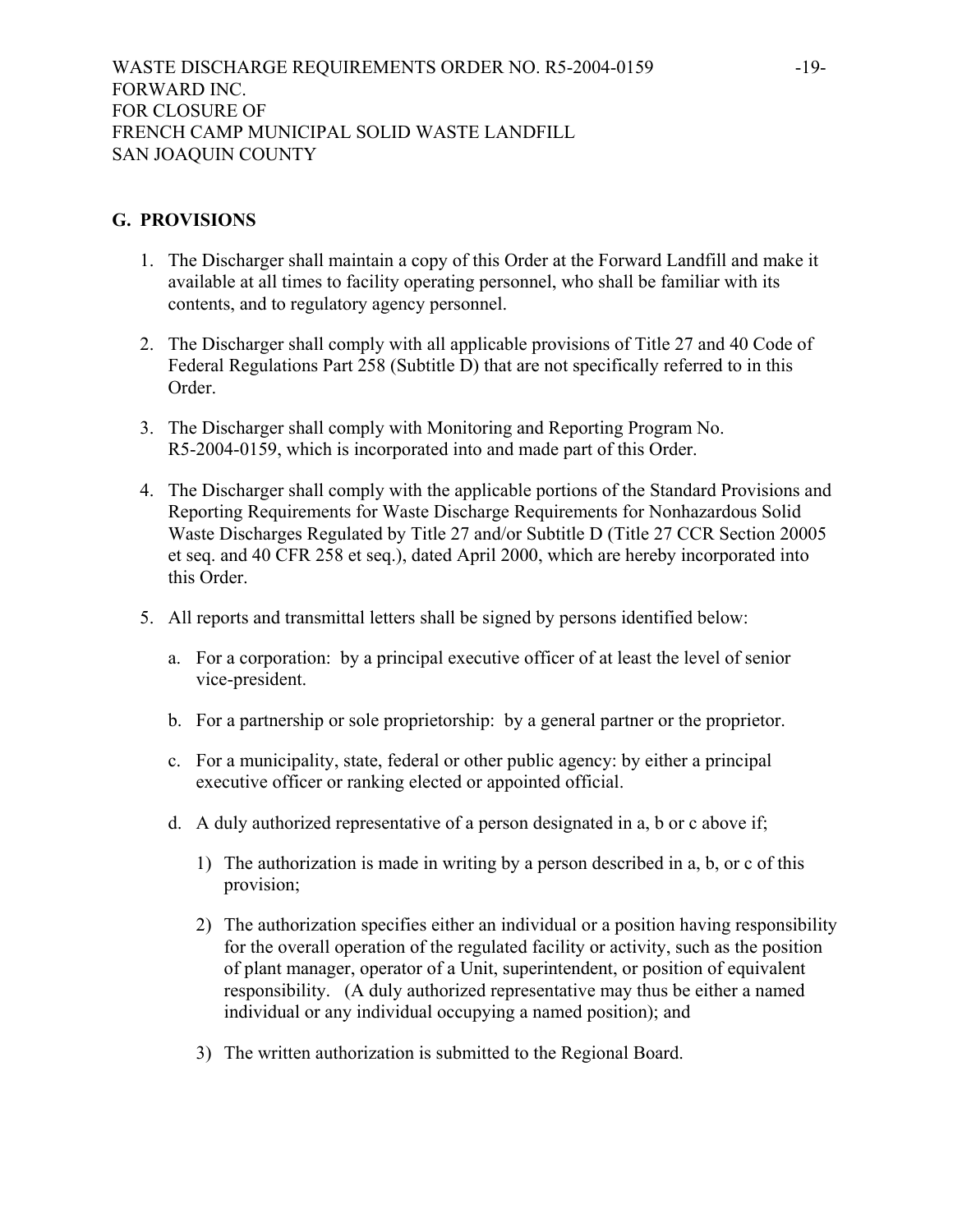e. Any person signing a document under this Section shall make the following certification:

"I certify under penalty of law that I have personally examined and am familiar with the information submitted in this document and all attachments and that, based on my inquiry of those individuals immediately responsible for obtaining the information, I believe that the information is true, accurate, and complete. I am aware that there are significant penalties for submitting false information, including the possibility of fine and imprisonment."

- 6. The Discharger shall take all reasonable steps to minimize any adverse impact to the waters of the State resulting from noncompliance with this Order. Such steps shall include accelerated or additional monitoring as necessary to determine the nature, extent, and impact of the noncompliance.
- 7. The owner of the waste management facility shall have the continuing responsibility to assure protection of waters of the state from discharged wastes and from gases and leachate generated by discharged waste during the active life, closure, and postclosure maintenance period of the Unit(s) and during subsequent use of the property for other purposes.
- 8. The fact that it would have been necessary to halt or reduce the permitted activity in order to maintain compliance with this Order shall not be regarded as a defense for the Discharger's violations of the Order.
- 9. To assume ownership or operation under this Order, the succeeding owner or operator must apply in writing to the Regional Board requesting transfer of the Order within 14 days of assuming ownership or operation of this facility. The request must contain the requesting entity's full legal name, the State of incorporation if a corporation, the name and address and telephone number of the persons responsible for contact with the Regional Board, and a statement. The statement shall comply with the signatory requirements contained in Provision F.5. and state that the new owner or operator assumes full responsibility for compliance with this Order. Failure to submit the request shall be considered a discharge without requirements, a violation of the California Water Code. Transfer of this Order shall be approved or disapproved by the Regional Board.
- 10. The Discharger shall establish cost estimates for initiating and completing corrective action for all known or reasonably foreseeable releases from the landfill, and submit these estimates to the Executive Officer for review and approval.
- 11. The Discharger shall obtain and maintain assurances of financial responsibility for initiating and completing corrective action for all known or reasonably foreseeable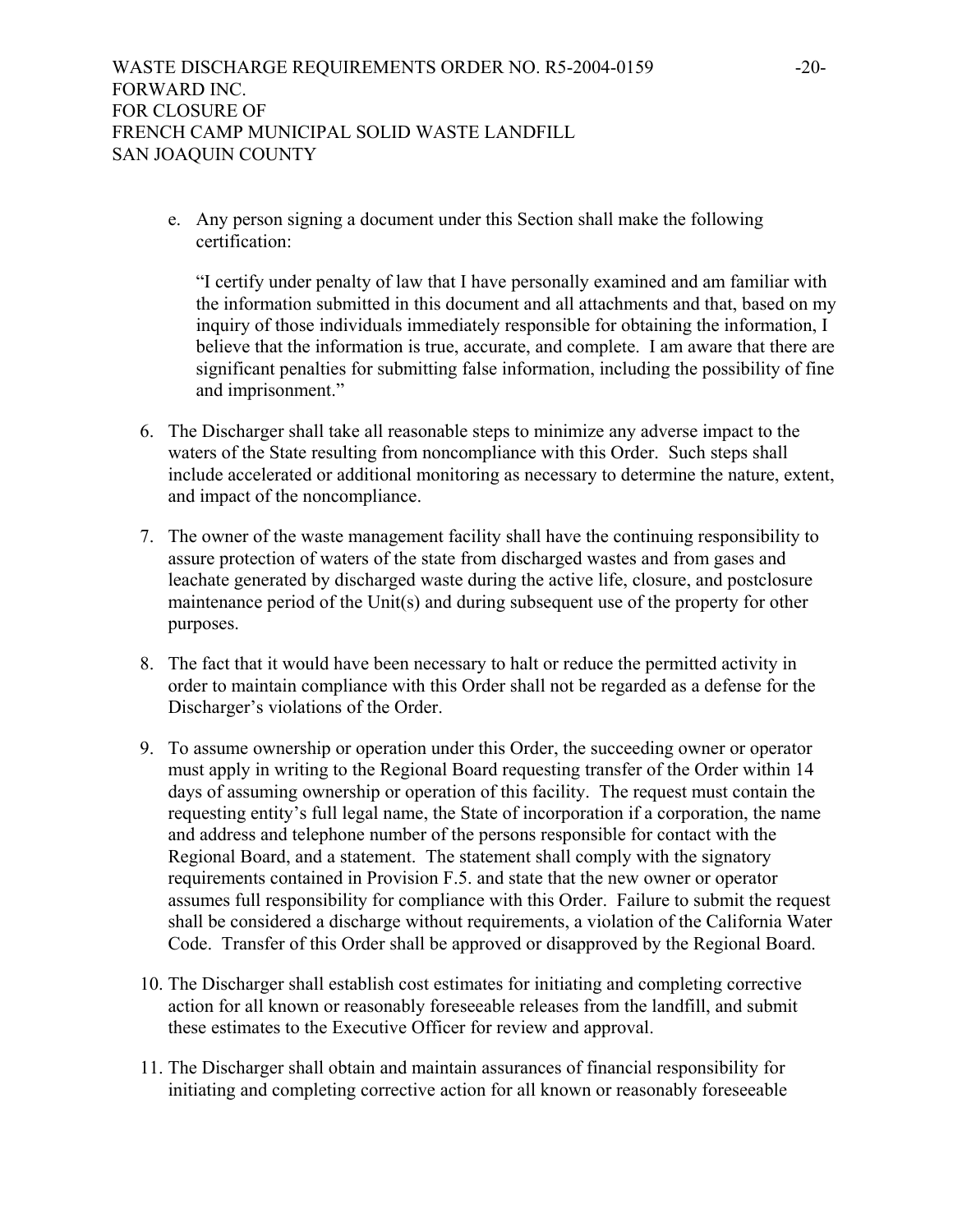releases from the landfill in an amount approved by the Executive Officer, and shall submit the financial assurance mechanism to the Financial Assurances Section of the California Integrated Waste Management Board.

- 12. The Discharger is required to maintain financial assurance mechanisms for closure and post-closure maintenance costs as specified in Chapter 6 of Title 27. The Discharger is required to submit the financial assurance mechanism to the Financial Assurances Section of the California Integrated Waste Management Board, which determines if the mechanism meets the requirements of Chapter 6, Title 27, and if the amount of coverage is adequate.
- 13. The Discharger shall complete the tasks contained in these waste discharge requirements in accordance with the following time schedule:

| Task                                                                                                                          | Compliance Date              |
|-------------------------------------------------------------------------------------------------------------------------------|------------------------------|
| <b>A.</b> Construction Plans                                                                                                  | <b>Prior to construction</b> |
| Submit construction and design<br>plans for Executive Officer<br>review and approval. (see<br>Construction Specification D.1) |                              |
| <b>B. Complete Closure Construction</b>                                                                                       | <b>31 December 2005</b>      |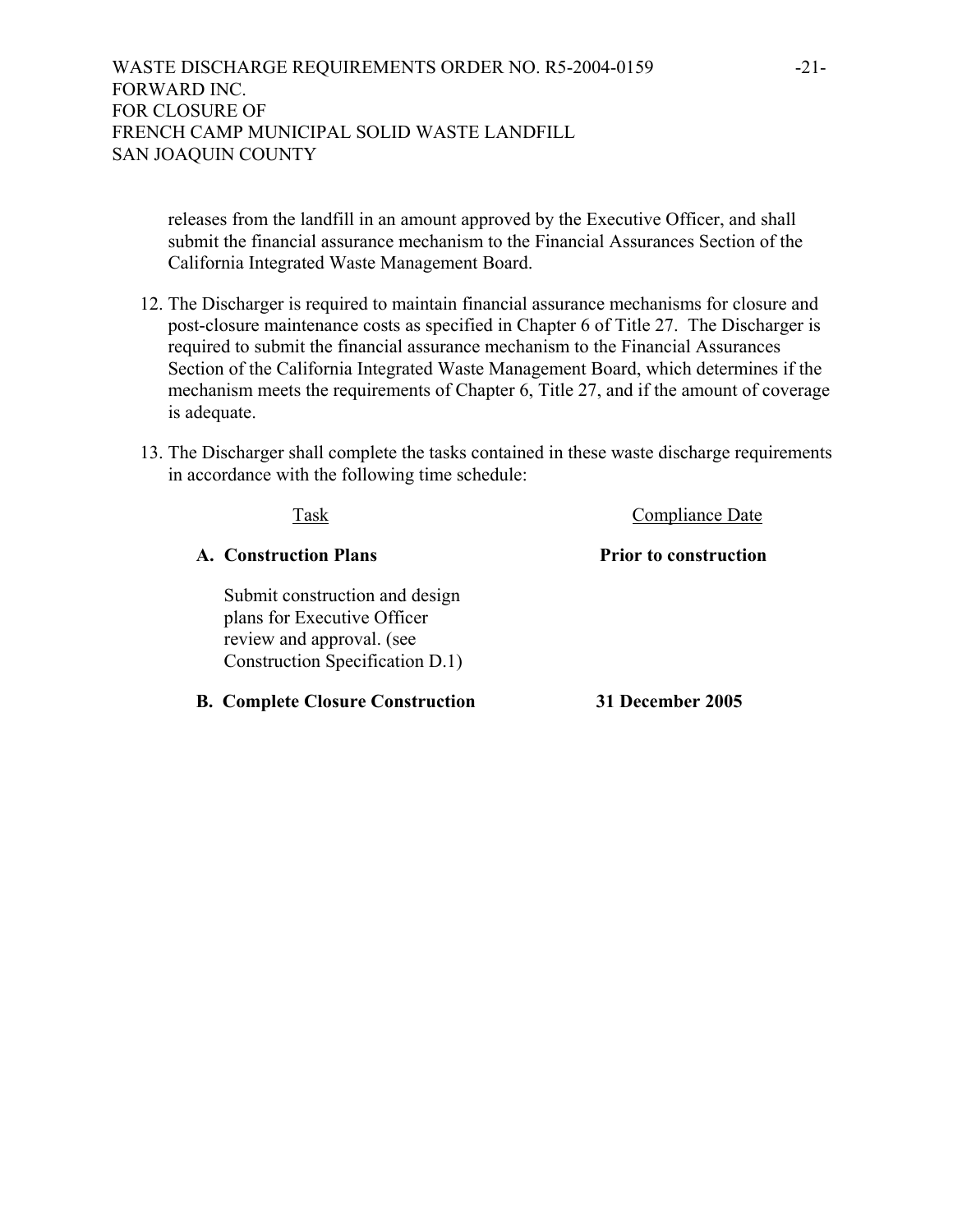| Task                                                                                                                                                                                                                          | <b>Compliance Date</b>                      |
|-------------------------------------------------------------------------------------------------------------------------------------------------------------------------------------------------------------------------------|---------------------------------------------|
| <b>C. Construction Report</b>                                                                                                                                                                                                 | 90 days after completion of<br>construction |
| Submit a construction report upon<br>completion demonstrating<br>construction was in accordance.<br>with approved construction plans<br>for Executive Officer review and<br>approval. (see Construction<br>Specification D.6) |                                             |
| <b>D.</b> Financial Assurance Review for<br><b>Corrective Action Costs</b>                                                                                                                                                    | 30 April each year                          |
| Submit an annual review of<br><b>Financial Assurance Costs for</b><br>initiating and completing<br>corrective action (see Provision<br>G.10.                                                                                  |                                             |
| E. Financial Assurance Review for<br><b>Postclosure Costs</b>                                                                                                                                                                 | 30 April each year                          |
| Submit an annual review of<br>Financial Assurance costs for<br>closure and postclosure<br>maintenance (see Provision                                                                                                          |                                             |

I, THOMAS R. PINKOS, Executive Officer, do hereby certify that the foregoing is a full, true, and correct copy of an Order adopted by the California Regional Water Quality Control Board, Central Valley Region, on 15 October 2004.

> \_\_\_\_\_\_\_\_\_\_\_\_\_\_\_\_\_\_\_\_\_\_\_\_\_\_\_\_\_\_\_\_\_\_\_\_ THOMAS R. PINKOS, Executive Officer

RDA:10/15/2004

G.12.)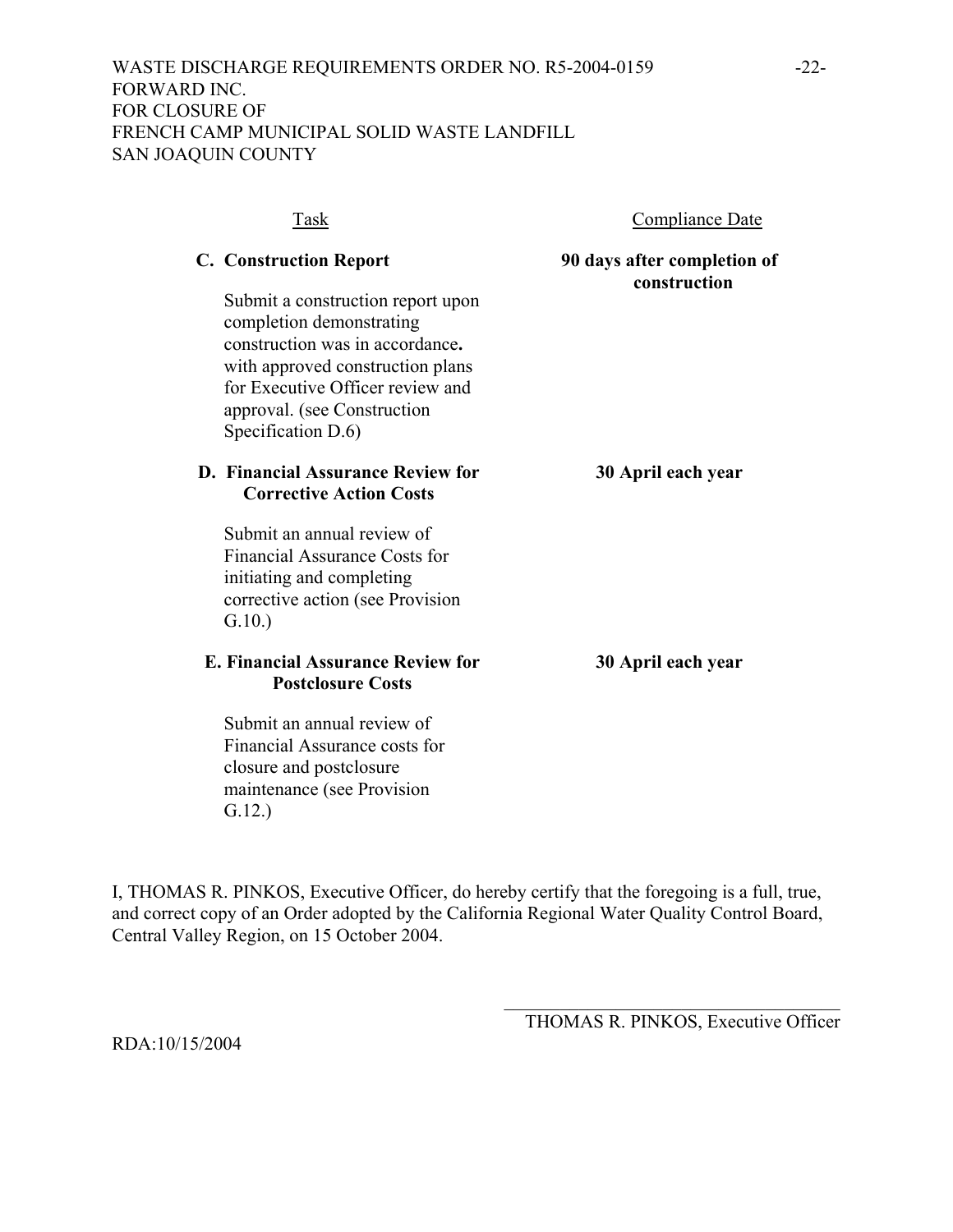# CALIFORNIA REGIONAL WATER QUALITY CONTROL BOARD CENTRAL VALLEY REGION

# MONITORING AND REPORTING PROGRAM NO. R5-2004-0159 FOR FORWARD INC. ALLIED WASTE INC. FOR CLOSURE OF FRENCH CAMP MUNICIPAL SOLID WASTE LANDFILL SAN JOAQUIN COUNTY

Compliance with this Monitoring and Reporting Program, with Title 27, California Code of Regulations, Section 20005, et seq. (hereafter Title 27), and with the *Standard Provisions and Reporting Requirements for Waste Discharge Requirements for Nonhazardous Solid Waste Discharges Regulated by Title 27 and/or Subtitle D (27 CCR §20005 et seq. and 40 CFR 258)*, dated April 2000, is ordered by Waste Discharge Requirements Order No. R5-2005-0159.

# **A. REQUIRED MONITORING REPORTS**

| Report |                                                                           | Due                 |
|--------|---------------------------------------------------------------------------|---------------------|
| 1.     | Groundwater Monitoring (Section D.1)                                      | <b>See Table I</b>  |
| 2.     | <b>Annual Monitoring Summary Report</b><br>(Order No. R5-2004-0159, F.6.) | Annually            |
| 3.     | Landfill Gas Monitoring (Section D.2)                                     | <b>See Table II</b> |
| 4.     | Surface Water Monitoring (Section D.4)                                    | <b>See Table IV</b> |
| 5.     | Facility Monitoring (Section D.5)                                         | As necessary        |
| 6.     | Response to a Release<br>(Standard Provisions and Reporting Requirements) | As necessary        |

# **B. REPORTING**

 The Discharger shall report monitoring data and information as required in this Monitoring and Reporting Program and as required in Order No. R5-2004-0159 and the Standard Provisions and Reporting Requirements. Reports which do not comply with the required format will be **REJECTED** and the Discharger shall be deemed to be in noncompliance with the waste discharge requirements. In reporting the monitoring data required by this program, the Discharger shall arrange the data in tabular form so that the date, the constituents, the concentrations, and the units are readily discernible. The data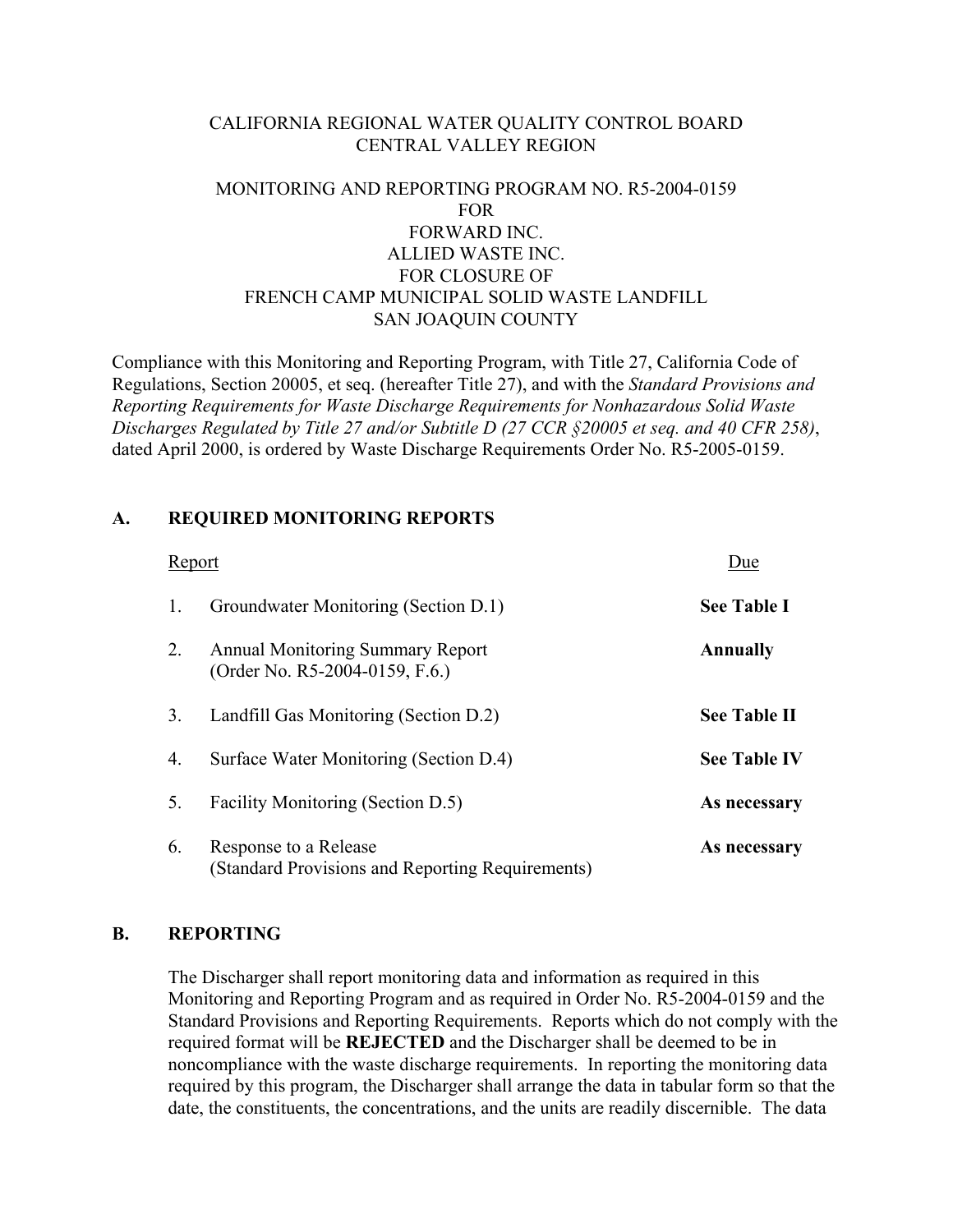shall be summarized in such a manner so as to illustrate clearly the compliance with waste discharge requirements or the lack thereof. Data shall also be submitted annually in a digital format acceptable to the Executive Officer.

 Each monitoring report shall include a compliance evaluation summary as specified in F. Reporting Requirements, of Order No. R5-2004-0159.

 Field and laboratory tests shall be reported in each monitoring report. Monthly, quarterly, semiannual, and annual monitoring reports shall be submitted to the Board in accordance with the following schedule for the calendar period in which samples were taken or observations made.

| <b>Sampling</b><br><b>Frequency</b> | Reporting<br>Frequency | Reporting<br>Periods End                           | Report<br>Date Due                              |
|-------------------------------------|------------------------|----------------------------------------------------|-------------------------------------------------|
| Monthly                             | Quarterly              | Last Day of Month                                  | by Semiannual Schedule                          |
| Quarterly                           | Quarterly              | 31 March<br>30 June<br>30 September<br>31 December | 30 April<br>31 July<br>31 October<br>31 January |
| Semiannually                        | Semiannually           | 30 June<br>31 December                             | 31 July<br>31 January                           |
| Annually                            | Annually               | 31 December                                        | 31 January                                      |

 The Discharger shall submit an **Annual Monitoring Summary Report** to the Board covering the previous monitoring year. The annual report shall contain the information specified in F. Reporting Requirements, of Order No. R5-2004-0159, and a discussion of compliance with the waste discharge requirements and the Water Quality Protection Standard.

 The results of **all monitoring** conducted at the site shall reported to the Board in accordance with the reporting schedule above for the calendar period in which samples were taken or observations made.

# **C. WATER QUALITY PROTECTION STANDARD AND COMPLIANCE PERIOD**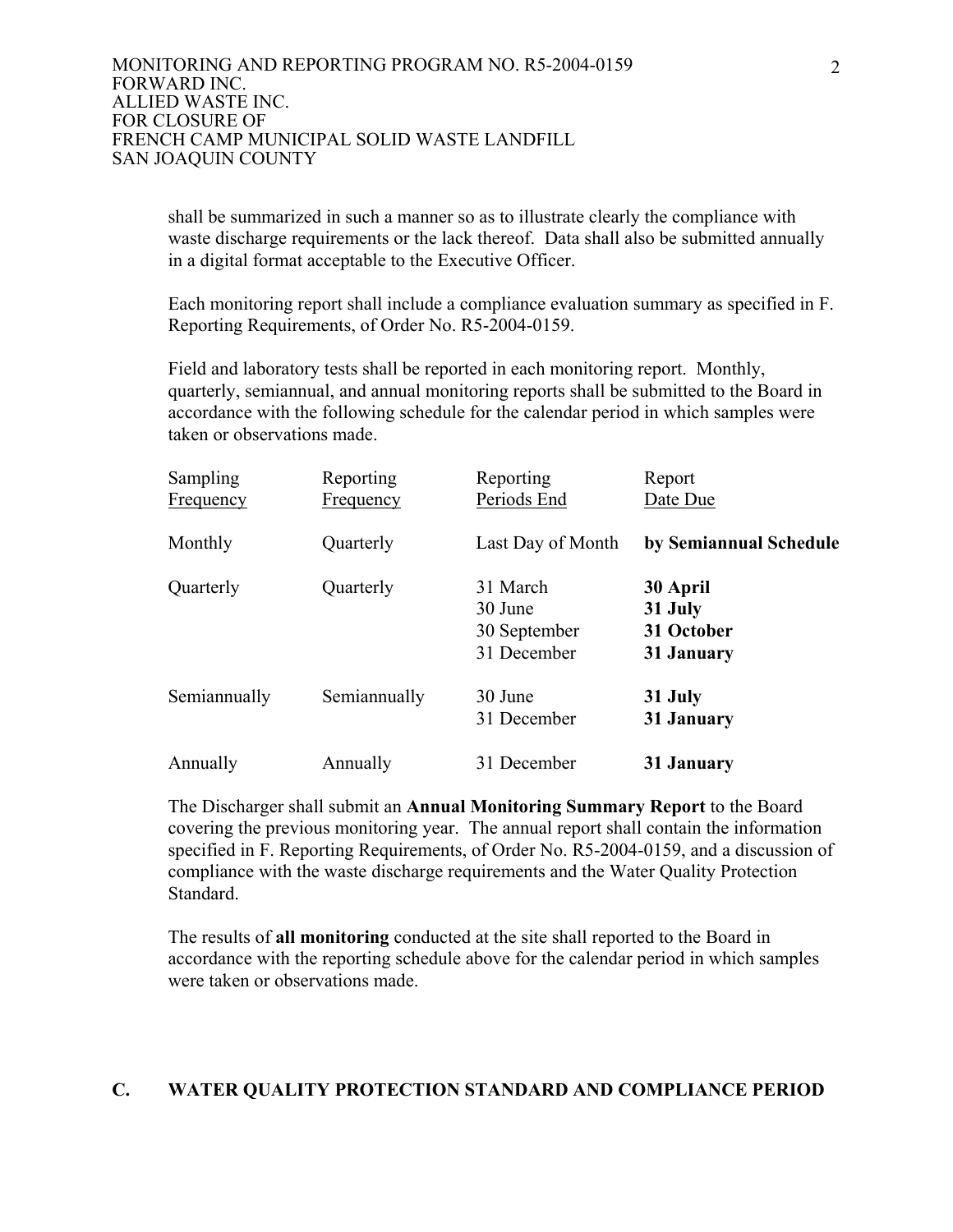# **1. Water Quality Protection Standard Report**

 For each waste management unit (Unit), the Water Quality Protection Standard shall consist of all constituents of concern, the concentration limit for each constituent of concern, the point of compliance, and all water quality monitoring points.

 The Water Quality Protection Standard for naturally occurring waste constituents consists of the constituents of concern, the concentration limits, and the point of compliance and all monitoring points. The Executive Officer shall review and approve the Water Quality Protection Standard, or any modification thereto, for each monitored medium.

The report shall:

- a. Identify **all distinct bodies of surface and ground water** that could be affected in the event of a release from a Unit or portion of a Unit. This list shall include at least the uppermost aquifer and any permanent or ephemeral zones of perched groundwater underlying the facility.
- b. Include a map showing the monitoring points and background monitoring points for the surface water monitoring program, groundwater monitoring program, and the landfill gas monitoring program. The map shall include the point of compliance in accordance with §20405 of Title 27.
- c. Evaluate the perennial direction(s) of groundwater movement within the uppermost groundwater zone(s).

 If subsequent sampling of the background monitoring point(s) indicates significant water quality changes due to either seasonal fluctuations or other reasons unrelated to waste management activities at the site, the Discharger may request modification of the Water Quality Protection Standard.

# **2. Constituents of Concern**

 The constituents of concern include all the waste constituents, their reaction products, and hazardous constituents that are reasonably expected to be in or derived from waste contained in the Unit. The constituents of concern for all Units at the facility are those listed in Tables I through IV for the specified monitored medium, and Table V. The Discharger shall monitor all constituents of concern every five years, or more frequently as required in accordance with a Corrective Action Program.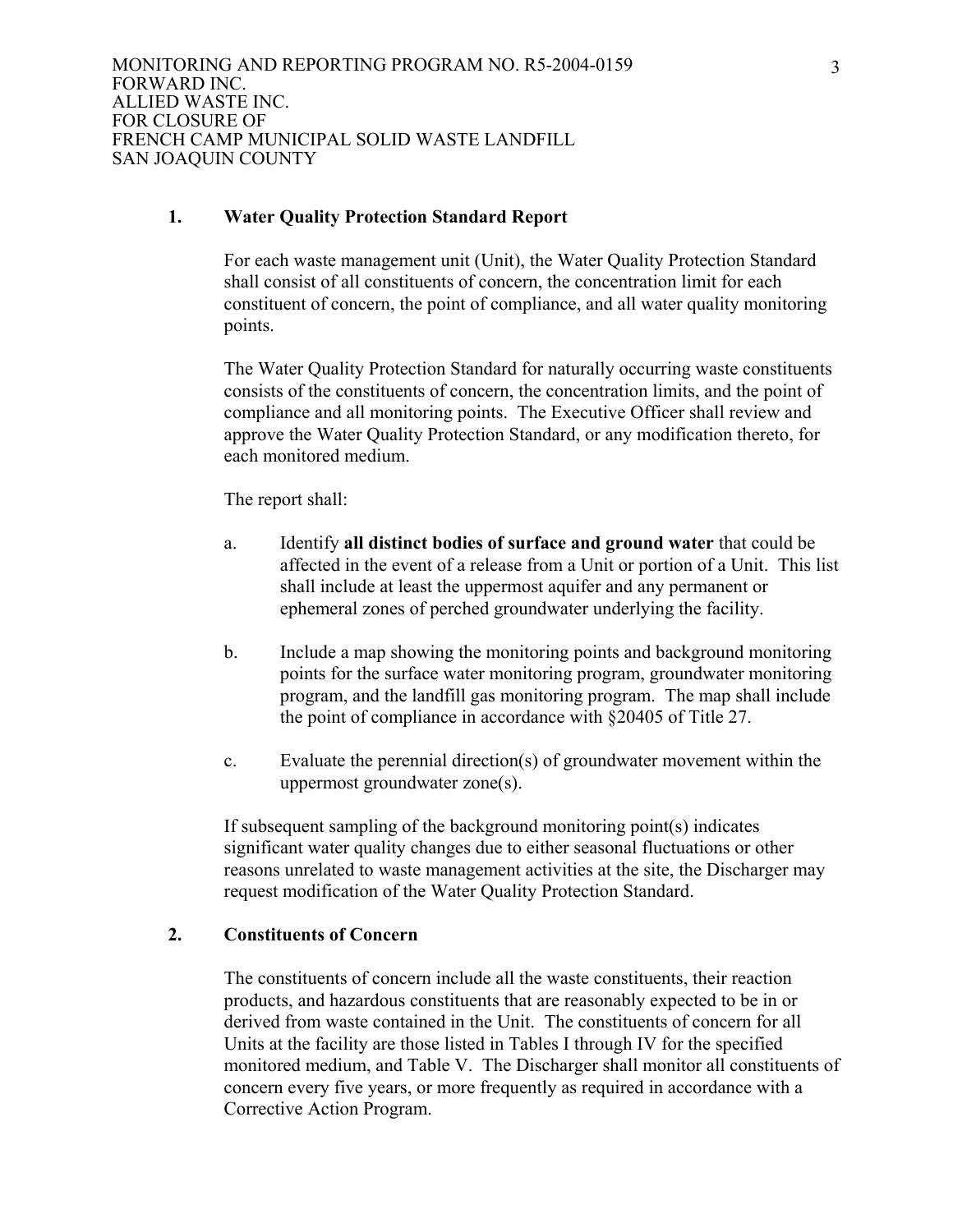#### a**. Monitoring Parameters**

 Monitoring parameters are constituents of concern that are the waste constituents, reaction products, hazardous constituents, and physical parameters that provide a reliable indication of a release from a Unit. The monitoring parameters for all Units are those listed in Tables I through IV for the specified monitored medium.

# **3. Concentration Limits**

 For a naturally occurring constituent of concern, the concentration limit for each constituent of concern shall be determined as follows:

- a. By calculation in accordance with a statistical method pursuant to §20415 of Title 27; or
- b. By an alternate statistical method acceptable to the Executive Officer in accordance with §20415 of Title 27.

 Concentration Limits have previously been established for Detection Monitoring Wells. The established Concentration Limits are listed in Table VI.

#### **4. Point of Compliance**

 The point of compliance for the water standard at each Unit is a vertical surface located at the hydraulically downgradient limit of the Unit that extends through the uppermost aquifer underlying the Unit.

# **5. Compliance Period**

 The compliance period for each Unit shall be the number of years equal to the active life of the Unit plus the closure period. The compliance period is the minimum period during which the Discharger shall conduct a water quality monitoring program subsequent to a release from the Unit. The compliance period shall begin anew each time the Discharger initiates an evaluation monitoring program.

#### **D. MONITORING**

The Discharger shall comply with the detection monitoring program provisions of Title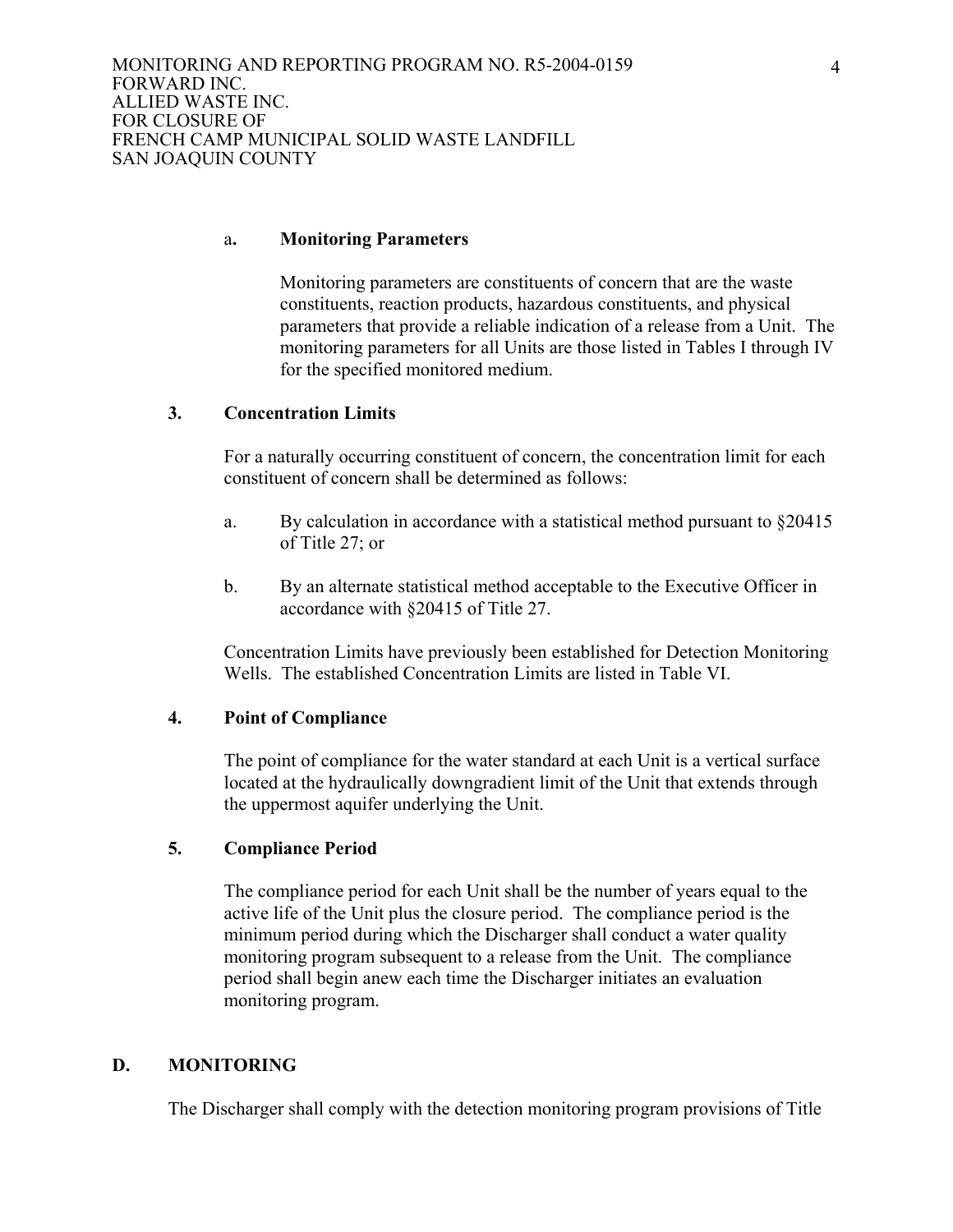27 for groundwater, surface water, and landfill gas, in accordance with Detection Monitoring Specification E.2 and E.4 of Waste Discharge Requirements, Order No. R5-2004-0159. All monitoring shall be conducted in accordance with a Sample Collection and Analysis Plan, which includes quality assurance/quality control standards, that is acceptable to the Executive Officer.

All point of compliance monitoring wells established for the detection monitoring program shall constitute the monitoring points for the groundwater Water Quality Protection Standard. All detection monitoring program groundwater monitoring wells, landfill gas monitoring devices, and surface water monitoring points shall be sampled and analyzed for monitoring parameters and constituents of concern as indicated and listed in Tables I through IV.

Method detection limits and practical quantitation limits shall be reported. All peaks shall be reported, including those which cannot be quantified and/or specifically identified. Metals shall be analyzed in accordance with the methods listed in Table V.

The Discharger may, with the approval of the Executive Officer, use alternative analytical test methods, including new USEPA approved methods, provided the methods have method detection limits equal to or lower than the analytical methods specified in this Monitoring and Reporting Program.

# **1. Groundwater**

The Discharger shall operate and maintain a groundwater detection monitoring system that complies with the applicable provisions of §20415 and §20420 of Title 27 in accordance with a Detection Monitoring Program approved by the Executive Officer. The Discharger shall collect, preserve, and transport groundwater samples in accordance with the approved Sample Collection and Analysis Plan.

The groundwater detection monitoring system shall consist of background wells MW-6A, and -7A; and monitor wells MW-8A, -9A, -9B and –10A. Monitor well MW-1A and –2 are screened within the landfill cell and are not part of the detection monitoring system. MW-1A and -2 will continue to be monitored on the same schedule as detection monitor wells to evaluate conditions in landfill leachate.

The Discharger shall determine the groundwater flow rate and direction in the uppermost aquifer and in any zones of perched water and in any additional zone of saturation monitored pursuant to this Monitoring and Reporting Program,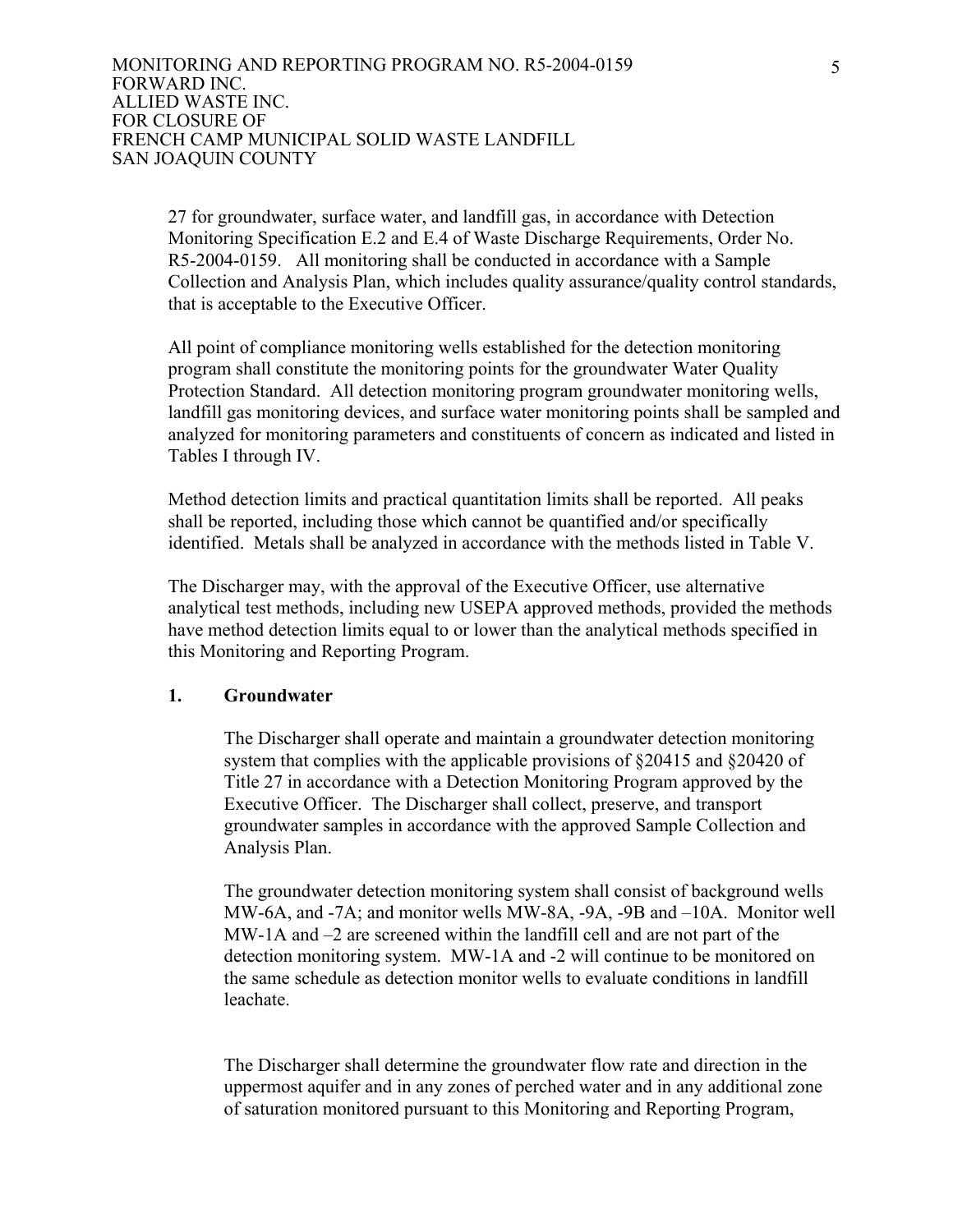quarterly, including the times of highest and lowest elevations of the water levels in the wells. Quarterly water levels potentiometric surface maps will be reported in the detection monitoring report.

Hydrographs of each well shall be submitted showing the elevation of groundwater with respect to the elevations of the top and bottom of the screened interval and the elevation of the pump intake. Hydrographs of each well shall be prepared quarterly and submitted annually.

Groundwater samples shall be collected from the point-of-compliance wells, background wells, and any additional wells added as part of the approved groundwater monitoring system. Samples shall be collected quarterly for one year after completion of closure construction and semi-annually there after. Samples will be analyzed for the monitoring parameters in accordance with the methods specified in Table I.

The monitoring parameters shall also be evaluated each reporting period with regards to the cation/anion balance, and the results shall be graphically presented annually using a Stiff diagram, a Piper graph, or a Schuller Plot. Samples for the constituents of concern specified in Table I shall be collected and analyzed in accordance with the methods listed in Table VI every five years.

# **2. Landfill Gas Monitoring**

The Discharger shall operate and maintain a landfill gas detection monitoring system in accordance with a detection monitoring plan approved by the Executive Officer. The Discharger shall collect, preserve, and transport samples in accordance with the quality assurance/quality control standards contained in the approved Sample Collection and Analysis Plan.

Landfill gas samples shall be collected from the monitoring devices and background monitoring devices of the approved monitoring system. The collected samples shall be analyzed for the listed constituents in accordance with the methods specified in Table II. Landfill gas samples shall be collected quarterly for one year after completion of closure construction and semi-annually thereafter. All monitoring parameters shall be graphed so as to show historical trends at each monitoring point.

#### **3. Surface Water Monitoring**

The Discharger shall install and operate a surface water detection monitoring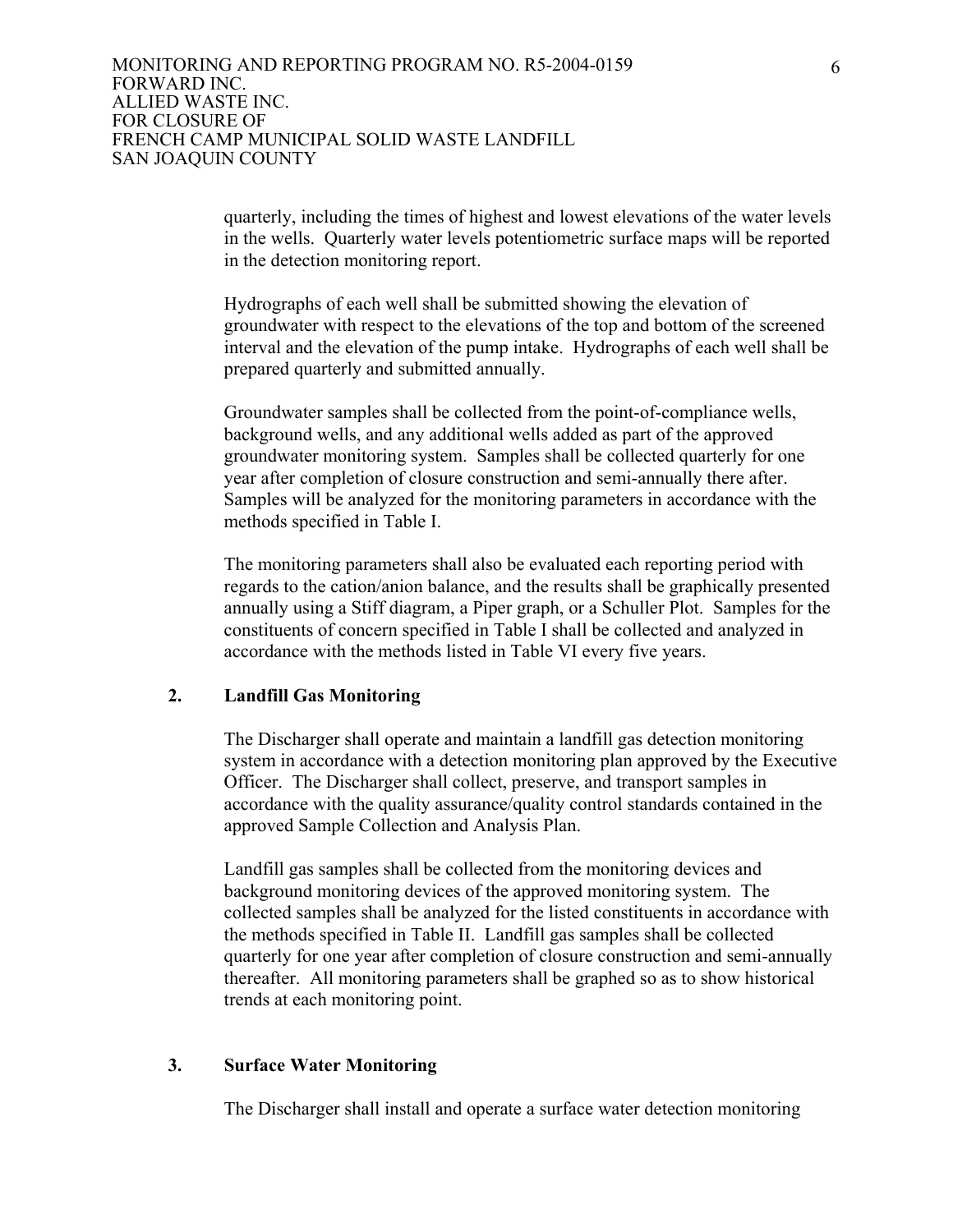> system where appropriate that complies with the applicable provisions of §20415 and §20420 of Title 27 and has been approved by the Executive Officer.

The surface water monitoring system shall consists of at least five staff gages for quarterly monitoring of water levels in the sloughs and three monitoring points for surface water detection monitoring. For all monitoring points and background monitoring points assigned to surface water detection monitoring, samples shall be collected and analyzed for the monitoring parameters in accordance with the methods specified in Table IV. Surface water detection monitoring samples shall be collected quarterly for one year after completion of closure construction and semi-annually thereafter. Water levels shall be collected quarterly, and reported in the semi-annual reports. All surface water monitoring samples shall be collected and analyzed for the constituents of concern specified in Table IV every five years. All monitoring parameters shall be graphed annually so as to show historical trends at each sample location.

# **4. Facility Monitoring**

#### a. **Facility Inspection**

Annually, prior to the anticipated rainy season, but no later than **30 September**, the Discharger shall conduct an inspection of the facility. The inspection shall assess damage to the drainage control system, groundwater monitoring equipment (including wells, etc.), and shall include the Standard Observations contained in section F.4.f. of Order No. R5-2004-0159. Any necessary construction, maintenance, or repairs shall be completed by **31 October**. By **15 November** of each year, the Discharger shall submit an annual report describing the results of the inspection and the repair measures implemented, including photographs of the problem and the repairs.

#### b. **Storm Events**

The Discharger shall inspect all precipitation, diversion, and drainage facilities for damage **within 7 days** following *major storm events*. A major storm event is any storm that causes or threatens to cause local flooding in the French Camp – Stockton area. Necessary repairs shall be completed **within 30 days** of the inspection. The Discharger shall report any damage and subsequent repairs within 45 days of completion of the repairs, including photographs of the problem and the repairs.

The Discharger shall implement the above monitoring program on the effective date of this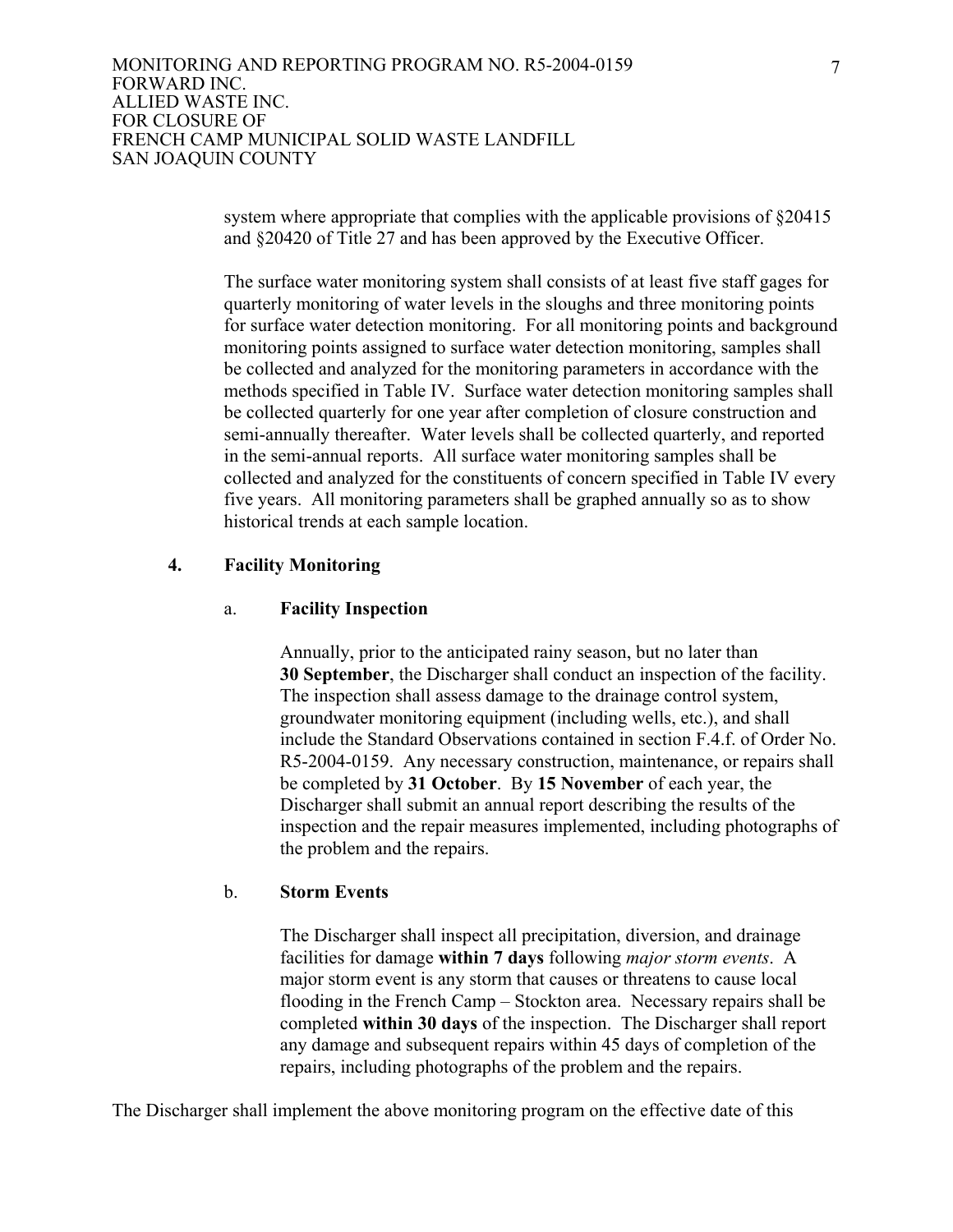Program.

Ordered by:

THOMAS R. PINKOS, Executive Officer

15 October 2004

(Date)

RDA:10/15/04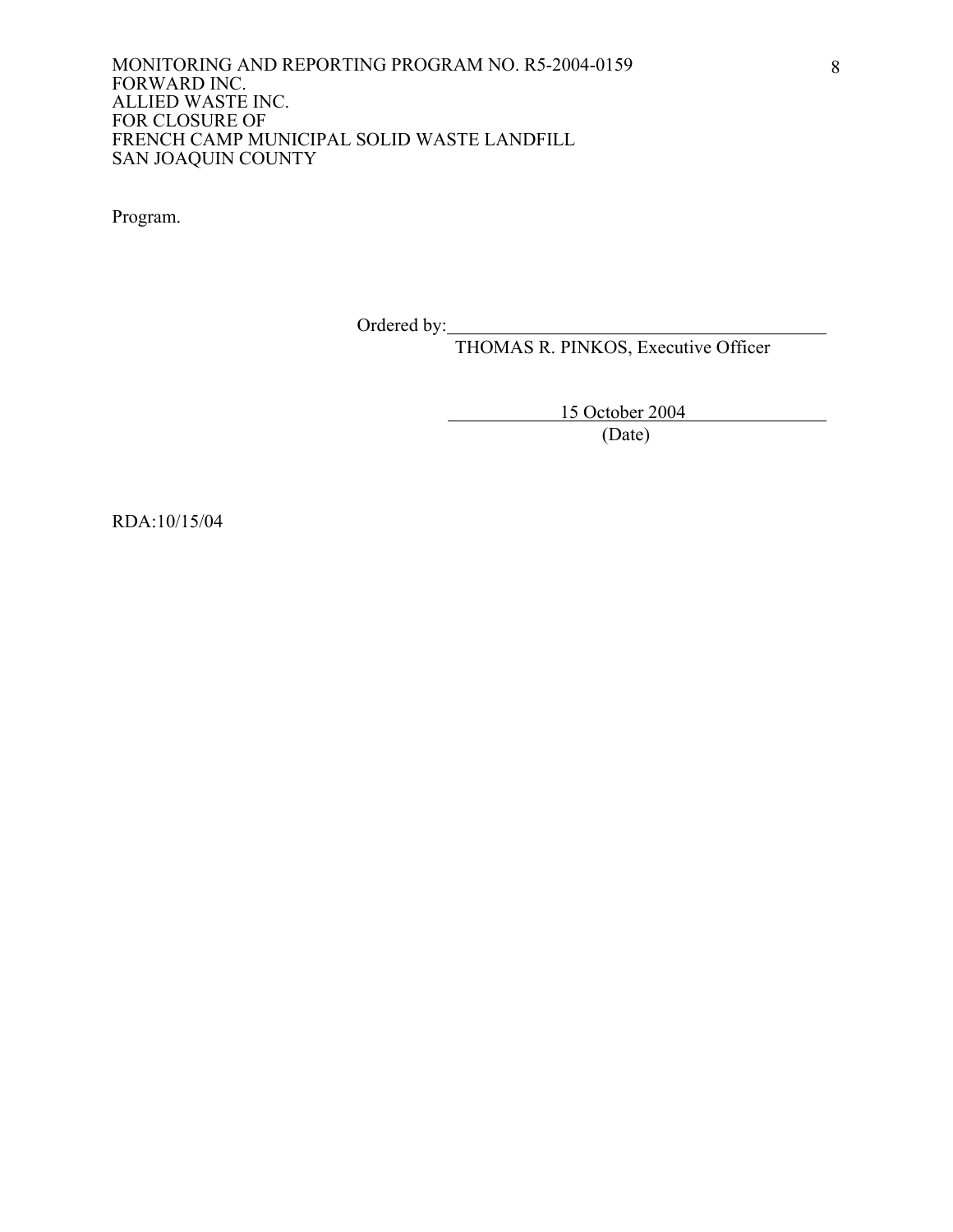# **TABLE I**

# **GROUNDWATER DETECTION MONITORING PROGRAM**

## Parameter **Example 2** Units **Example 2** Units **Example 2** Example 2 Units

# **Field Parameters**

| Groundwater Elevation          | Ft. & hundredths, M.S.L. | Quarterly  |
|--------------------------------|--------------------------|------------|
| Temperature                    | 0 <sup>C</sup>           | Semiannual |
| <b>Electrical Conductivity</b> | $\mu$ mhos/cm            | Semiannual |
| pΗ                             | pH units                 | Semiannual |
| Turbidity                      | Turbidity units          | Semiannual |
|                                |                          |            |

# **Monitoring Parameters**

| mg/L      | Semiannual |
|-----------|------------|
| mg/L      | Semiannual |
| mg/L      | Semiannual |
| mg/L      | Semiannual |
| mg/L      | Semiannual |
| mg/L      | Semiannual |
| mg/L      | Semiannual |
| mg/L      | Semiannual |
| mg/L      | Semiannual |
| mg/L      | Semiannual |
| mg/L      | Semiannual |
| $\mu$ g/L | Semiannual |
|           |            |

# **Constituents of Concern (see Table VI)**

| mg/L      | 5 years |
|-----------|---------|
| mg/L      | 5 years |
| $\mu$ g/L | 5 years |
|           |         |
| $\mu$ g/L | 5 years |
|           |         |
| $\mu$ g/L | 5 years |
|           |         |
| $\mu$ g/L | 5 years |
|           |         |
|           |         |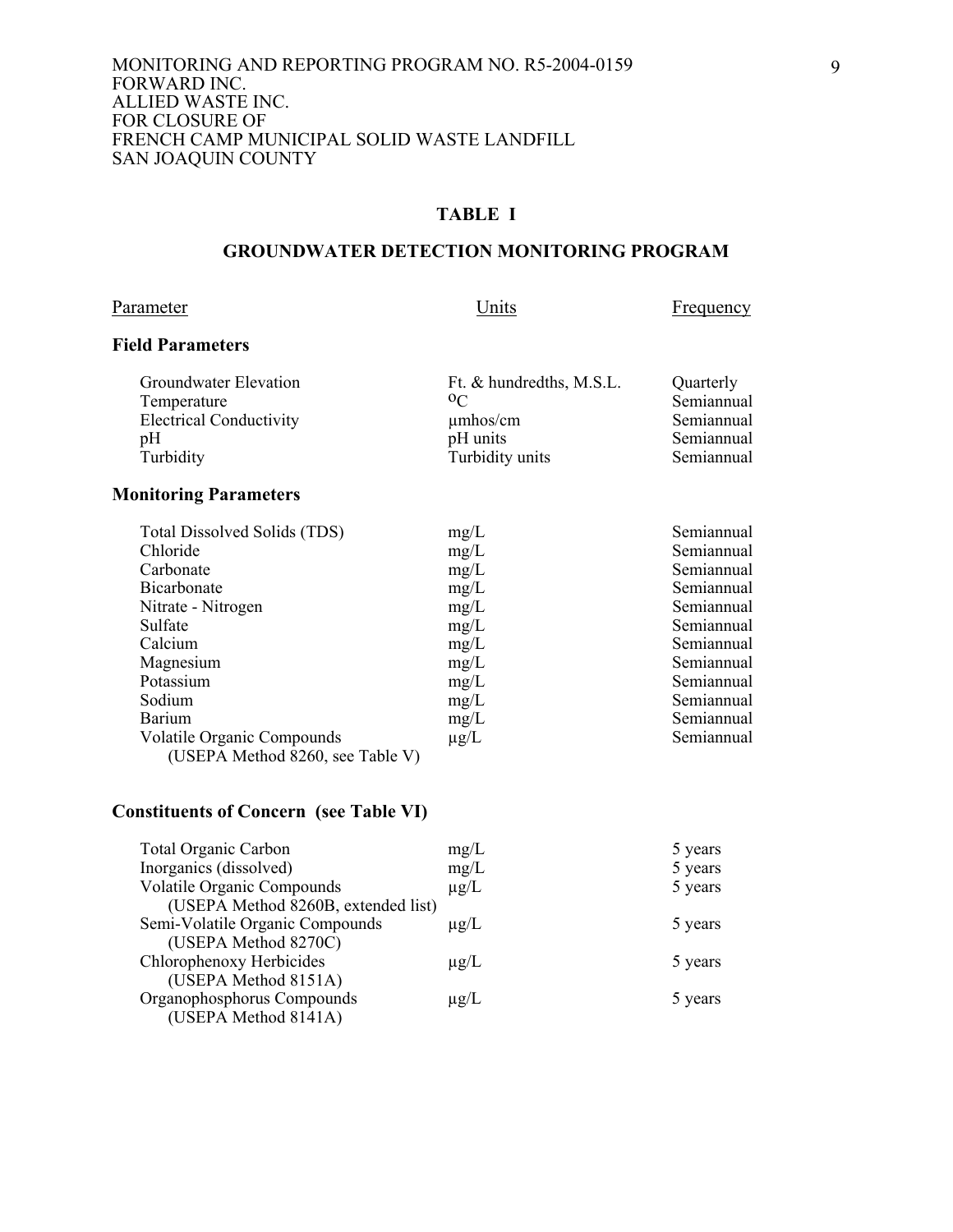# **TABLE II**

# **UNSATURATED ZONE DETECTION MONITORING PROGRAM**

#### **SOIL-PORE GAS**

| Parameter                                          | Units                   | Frequency  |
|----------------------------------------------------|-------------------------|------------|
| <b>Monitoring Parameters</b>                       |                         |            |
| Volatile Organic Compounds<br>(USEPA Method TO-14) | $\mu$ g/cm <sup>3</sup> | Semiannual |
| Methane                                            | $\frac{0}{0}$           | Semiannual |
|                                                    |                         |            |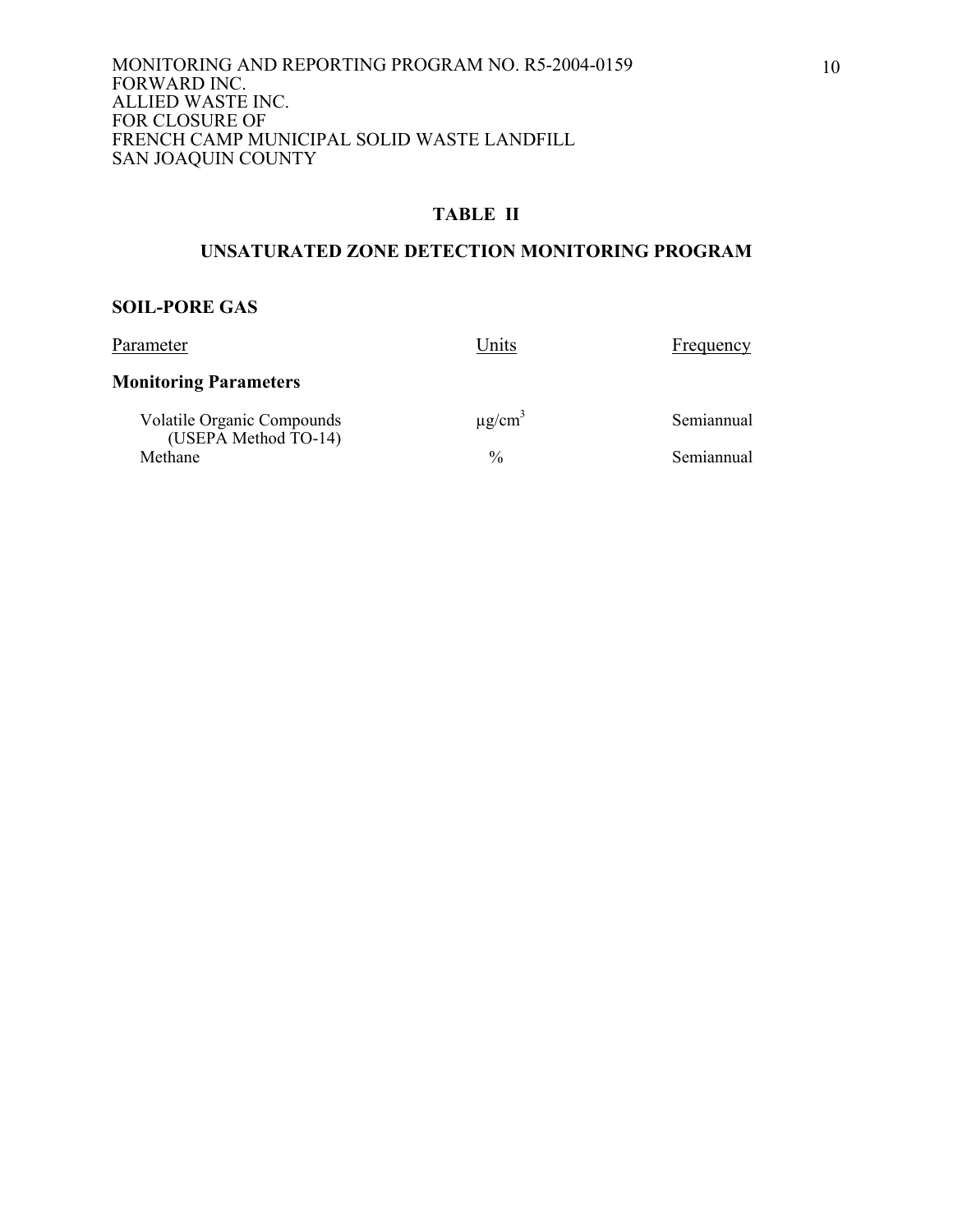# **TABLE III**

# **SURFACE WATER DETECTION MONITORING PROGRAM**

## Parameter **Example 2** Units **Example 2** Units **Example 2** Example 2 Units

# **Field Parameters**

| Temperature                    | 0 <sup>C</sup>  | Semiannual |
|--------------------------------|-----------------|------------|
| <b>Electrical Conductivity</b> | $\mu$ mhos/cm   | Semiannual |
| pΗ                             | pH units        | Semiannual |
| Turbidity                      | Turbidity units | Semiannual |

# **Monitoring Parameters**

| Total Dissolved Solids (TDS)      | mg/L      | Semiannual |
|-----------------------------------|-----------|------------|
| Carbonate                         | mg/L      | Semiannual |
| <b>Bicarbonate</b>                | mg/L      | Semiannual |
| Chloride                          | mg/L      | Semiannual |
| Nitrate - Nitrogen                | mg/L      | Semiannual |
| Sulfate                           | mg/L      | Semiannual |
| Calcium                           | mg/L      | Semiannual |
| Magnesium                         | mg/L      | Semiannual |
| Potassium                         | mg/L      | Semiannual |
| Sodium                            | mg/L      | Semiannual |
| <b>Barium</b>                     | mg/L      | Semiannual |
| Volatile Organic Compounds        | $\mu$ g/L | Semiannual |
| (USEPA Method 8260B, see Table V) |           |            |

# **Constituents of Concern (see Table VI)**

| mg/L                                | 5 years |
|-------------------------------------|---------|
| mg/L                                | 5 years |
| $\mu$ g/L                           | 5 years |
|                                     |         |
| $\mu$ g/L                           | 5 years |
|                                     |         |
| $\mu$ g/L                           | 5 years |
|                                     |         |
| $\mu$ g/L                           | 5 years |
|                                     |         |
| (USEPA Method 8260B, extended list) |         |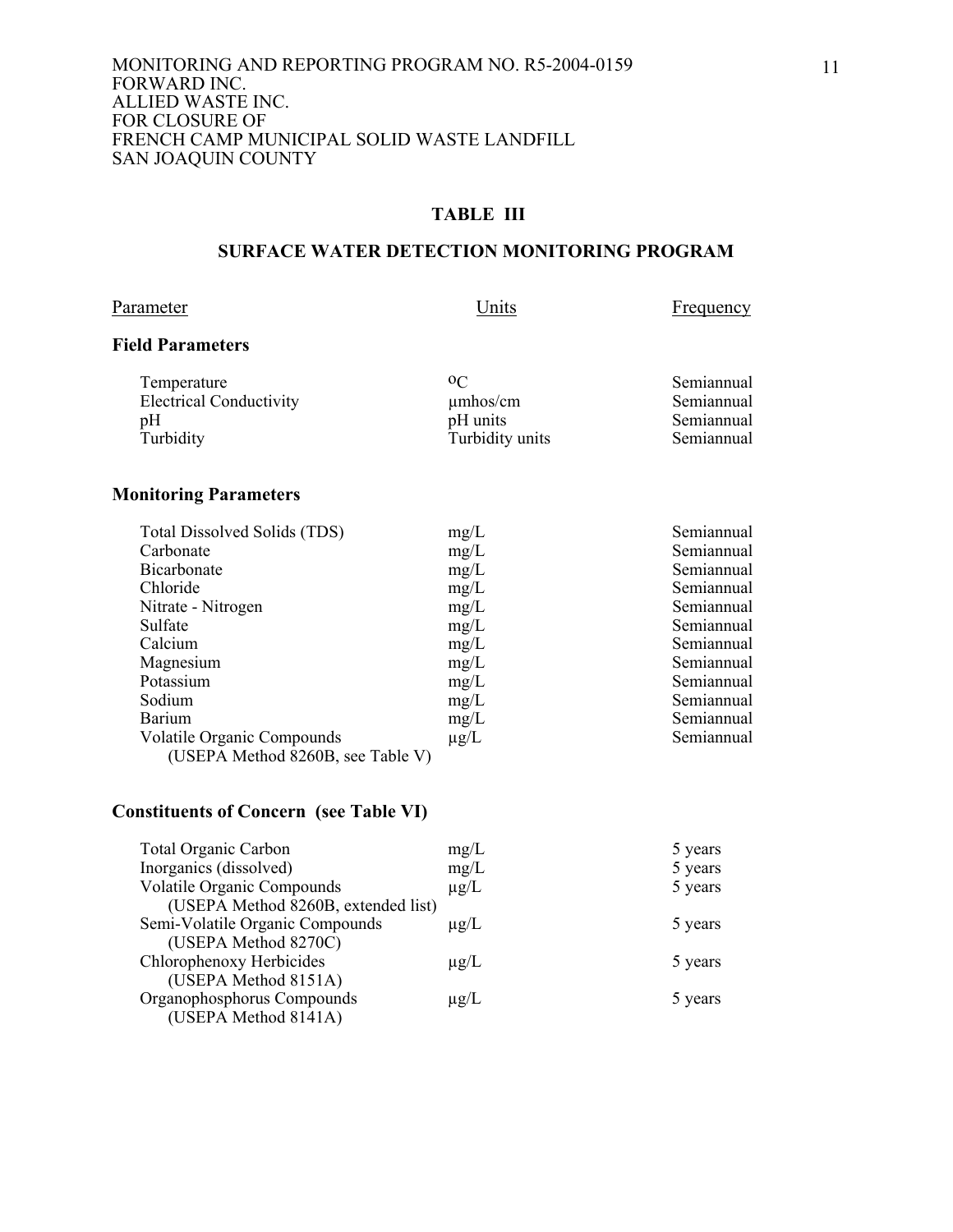#### **TABLE IV**

#### **MONITORING PARAMETERS FOR DETECTION MONITORING**

#### **Surrogates for Metallic Constituents:**

 pH Total Dissolved Solids Electrical Conductivity Chloride Sulfate Nitrate nitrogen

#### **Constituents included in VOC:**

#### **USEPA Method 8260B**

 Acetone Acrylonitrile Benzene Bromochloromethane Bromodichloromethane Bromoform (Tribromomethane) Carbon disulfide Carbon tetrachloride Chlorobenzene Chloroethane (Ethyl chloride) Chloroform (Trichloromethane) Dibromochloromethane (Chlorodibromomethane) 1,2-Dibromo-3-chloropropane (DBCP) 1,2-Dibromoethane (Ethylene dibromide; EDB) o-Dichlorobenzene (1,2-Dichlorobenzene) m-Dichlorobenzene (1,3-Dichlorobenzene) p-Dichlorobenzene (1,4-Dichlorobenzene) trans- l ,4-Dichloro-2-butene Dichlorodifluoromethane (CFC-12) 1,1-Dichloroethane (Ethylidene chloride) 1,2-Dichloroethane (Ethylene dichloride) 1,1 -Dichloroethylene (1,1 -Dichloroethene; Vinylidene chloride) cis- 1,2-Dichloroethylene (cis- 1,2-Dichloroethene) trans-1,2-Dichloroethylene (trans-1,2-Dichloroethene) 1,2-Dichloropropane (Propylene dichloride) cis- 1,3-Dichloropropene trans- 1,3-Dichloropropene Di-isopropylether (DIPE) Ethanol Ethyltertiary butyl ether Ethylbenzene 2-Hexanone (Methyl butyl ketone) Hexachlorobutadiene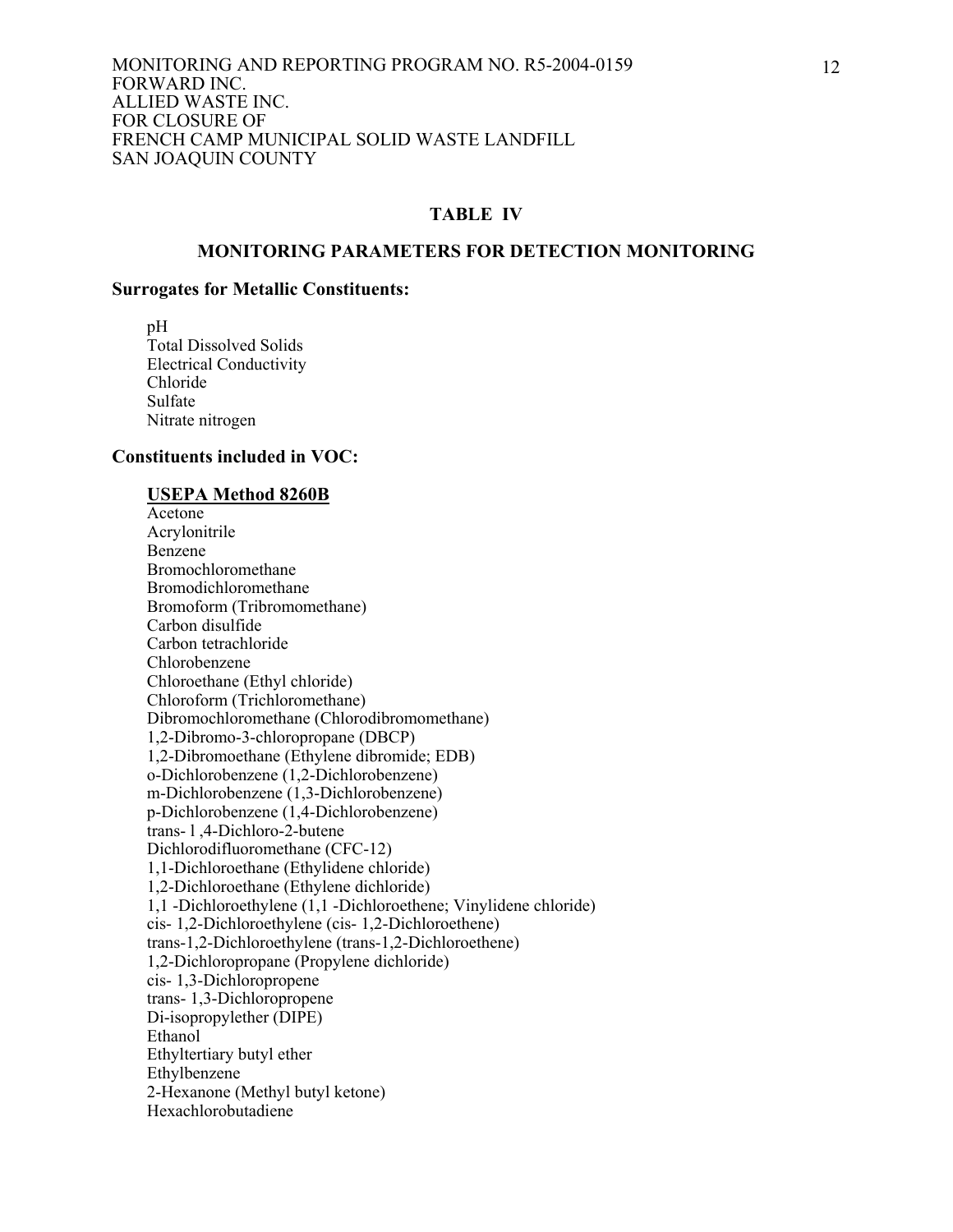# **TABLE V**

#### **CONSTITUENTS OF CONCERN & APPROVED USEPA ANALYTICAL METHODS**

#### **Inorganics (dissolved): USEPA Method**

| Aluminum      | 6010  |
|---------------|-------|
| Antimony      | 7041  |
| <b>Barium</b> | 6010  |
| Beryllium     | 6010  |
| Cadmium       | 7131A |
| Chromium      | 6010  |
| Cobalt        | 6010  |
| Copper        | 6010  |
| Silver        | 6010  |
| Tin           | 6010  |
| Vanadium      | 6010  |
| Zinc          | 6010  |
| <b>Iron</b>   | 6010  |
| Manganese     | 6010  |
| Arsenic       | 7062  |
| Lead          | 7421  |
| Mercury       | 7470A |
| Nickel        | 7521  |
| Selenium      | 7742  |
| Thallium      | 7841  |
| Cyanide       | 9010B |
| Sulfide       | 9030B |
|               |       |

## **Volatile Organic Compounds:**

#### **USEPA Method 8260**

 Acetone Acetonitrile (Methyl cyanide) Acrolein Acrylonitrile Allyl chloride (3-Chloropropene) Benzene Bromochloromethane (Chlorobromomethane) Bromodichloromethane (Dibromochloromethane) Bromoform (Tribromomethane) Carbon disulfide Carbon tetrachloride Chlorobenzene Chloroethane (Ethyl chloride) Chloroform (Trichloromethane) Chloroprene Dibromochloromethane (Chlorodibromomethane)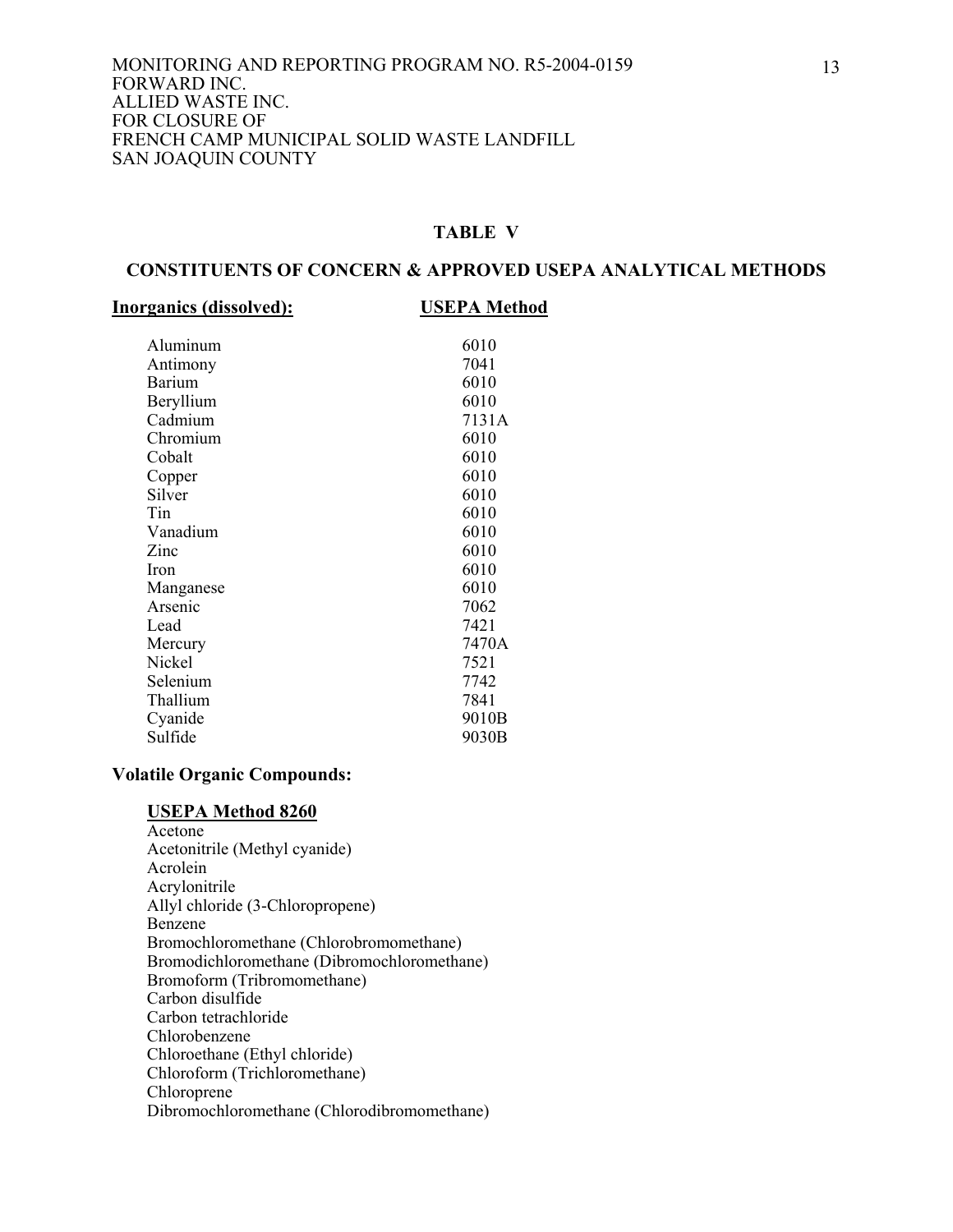#### **TABLE V**

#### **CONSTITUENTS OF CONCERN & APPROVED USEPA ANALYTICAL METHODS**

#### **Continued**

 1,2-Dibromo-3-chloropropane (DBCP) 1,2-Dibromoethane (Ethylene dibromide; EDB) o-Dichlorobenzene (1,2-Dichlorobenzene) m-Dichlorobenzene (1,3-Dichlorobenzene) p-Dichlorobenzene (1,4-Dichlorobenzene) trans- 1,4-Dichloro-2-butene Dichlorodifluoromethane (CFC 12) 1,1 -Dichloroethane (Ethylidene chloride) 1,2-Dichloroethane (Ethylene dichloride) 1,1 -Dichloroethylene (1, l-Dichloroethene; Vinylidene chloride) cis- l ,2-Dichloroethylene (cis- 1,2-Dichloroethene) trans- l ,2-Dichloroethylene (trans- 1,2-Dichloroethene) 1,2-Dichloropropane (Propylene dichloride) 1,3-Dichloropropane (Trimethylene dichloride) 2,2-Dichloropropane (Isopropylidene chloride) 1,1 -Dichloropropene cis- 1,3-Dichloropropene trans- l ,3-Dichloropropene Di-isopropylether (DIPE) Ethanol Ethyltertiary butyl ether Ethylbenzene Ethyl methacrylate Hexachlorobutadiene Hexachloroethane 2-Hexanone (Methyl butyl ketone) Isobutyl alcohol Methacrylonitrile Methyl bromide (Bromomethane) Methyl chloride (Chloromethane) Methyl ethyl ketone (MEK; 2-Butanone) Methyl iodide (Iodomethane) Methyl t-butyl ether Methyl methacrylate 4-Methyl-2-pentanone (Methyl isobutyl ketone) Methylene bromide (Dibromomethane) Methylene chloride (Dichloromethane) Naphthalene Propionitrile (Ethyl cyanide) Styrene Tertiary amyl methyl ether Tertiary butyl alcohol 1,1,1,2-Tetrachloroethane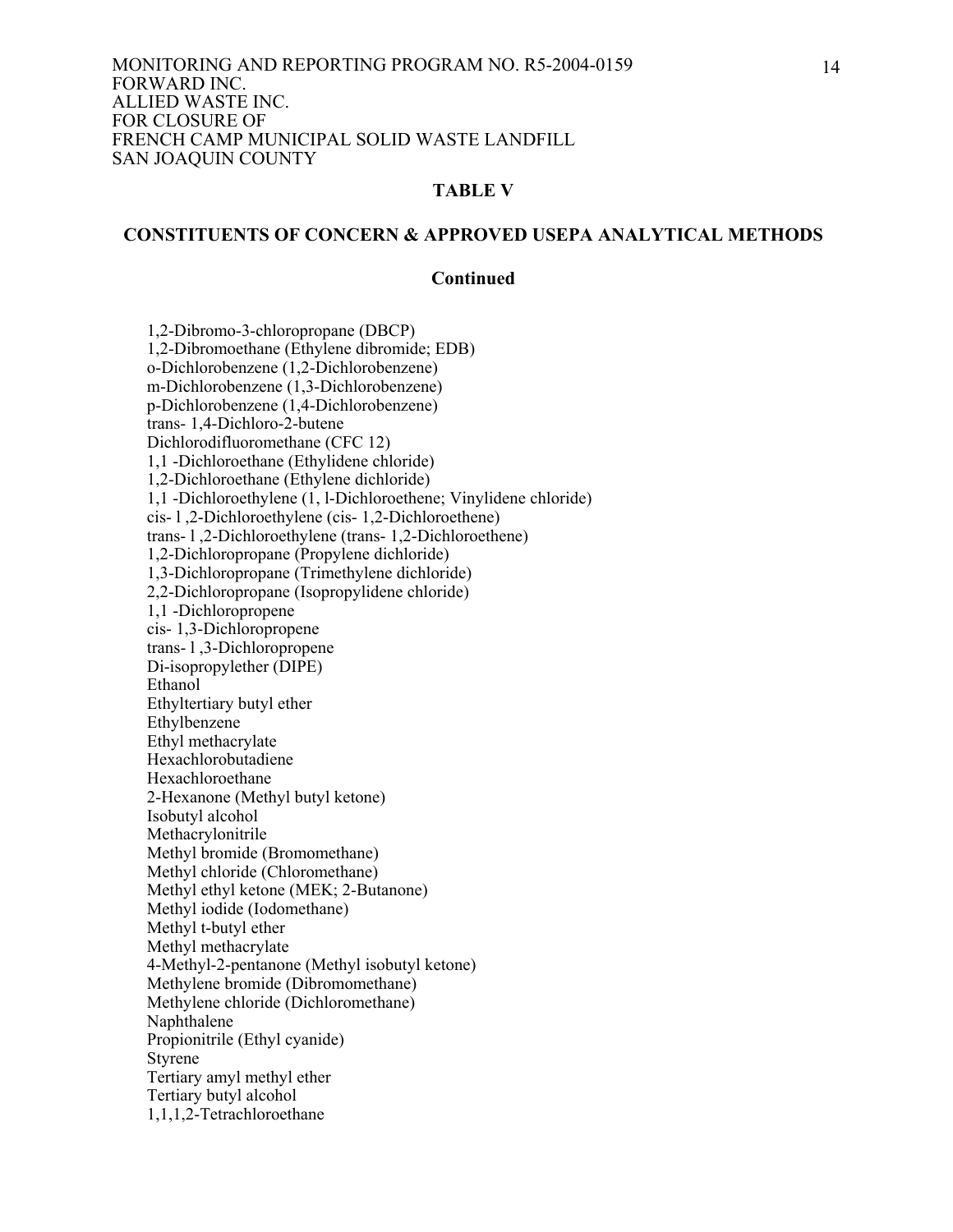## **TABLE V**

# **CONSTITUENTS OF CONCERN & APPROVED USEPA ANALYTICAL METHODS**

## **Continued**

 1,1,2,2-Tetrachloroethane Tetrachloroethylene (Tetrachloroethene; Perchloroethylene; PCE) Toluene 1,2,4-Trichlorobenzene 1,1,1 -Trichloroethane, Methylchloroform 1,1,2-Trichloroethane Trichloroethylene (Trichloroethene; TCE) Trichlorofluoromethane (CFC- 11) 1,2,3-Trichloropropane Vinyl acetate Vinyl chloride (Chloroethene) Xylene (total)

## **Semi-Volatile Organic Compounds:**

#### **USEPA Method 8270 - base, neutral, & acid extractables**

 Acenaphthene Acenaphthylene Acetophenone 2-Acetylaminofluorene (2-AAF) Aldrin 4-Aminobiphenyl Anthracene Benzo[a]anthracene (Benzanthracene) Benzo[b]fluoranthene Benzo[k]fluoranthene Benzo[g,h,i]perylene Benzo[a]pyrene Benzyl alcohol Bis(2-ethylhexyl) phthalate alpha-BHC beta-BHC delta-BHC gamma-BHC (Lindane) Bis(2-chloroethoxy)methane Bis(2-chloroethyl) ether (Dichloroethyl ether) Bis(2-chloro-1-methyethyl) ether (Bis(2-chloroisopropyl) ether; DCIP) 4-Bromophenyl phenyl ether Butyl benzyl phthalate (Benzyl butyl phthalate) Chlordane p-Chloroaniline Chlorobenzilate p-Chloro-m-cresol (4-Chloro-3-methylphenol) 2-Chloronaphthalene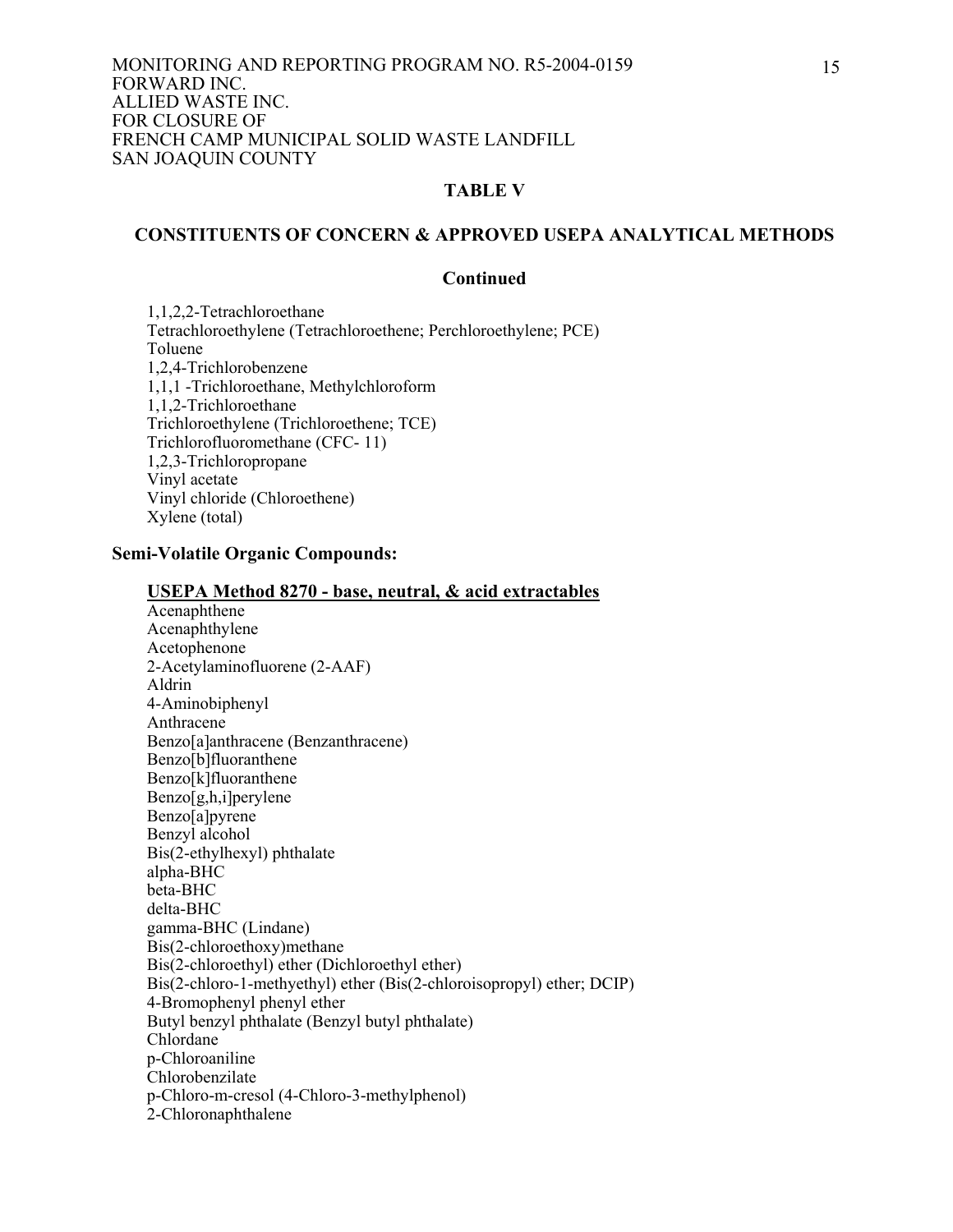## **TABLE V**

#### **CONSTITUENTS OF CONCERN & APPROVED USEPA ANALYTICAL METHODS**

## **Continued**

 2-Chlorophenol 4-Chlorophenyl phenyl ether Chrysene o-Cresol (2-methylphenol) m-Cresol (3-methylphenol) p-Cresol (4-methylphenol) 4,4'-DDD 4,4'-DDE 4,4'-DDT Diallate Dibenz[a,h]anthracene Dibenzofuran Di-n-butyl phthalate 3,3'-Dichlorobenzidine 2,4-Dichlorophenol 2,6-Dichlorophenol Dieldrin Diethyl phthalate p-(Dimethylamino)azobenzene 7,12-Dimethylbenz[a]anthracene 3,3'-Dimethylbenzidine 2,4-Dimehtylphenol (m-Xylenol) Dimethyl phthalate m-Dinitrobenzene 4,6-Dinitro-o-cresol (4,6-Dinitro-2-methylphenol) 2,4-Dinitrophenol 2,4-Dinitrotoluene 2,6-Dinitrotoluene Di-n-octyl phthalate Diphenylamine Endosulfan I Endosulfan II Endosulfan sulfate Endrin Endrin aldehyde Ethyl methanesulfonate Famphur Fluoranthene Fluorene Heptachlor Heptachlor epoxide Hexachlorobenzene Hexachlorocyclopentadiene Hexachloropropene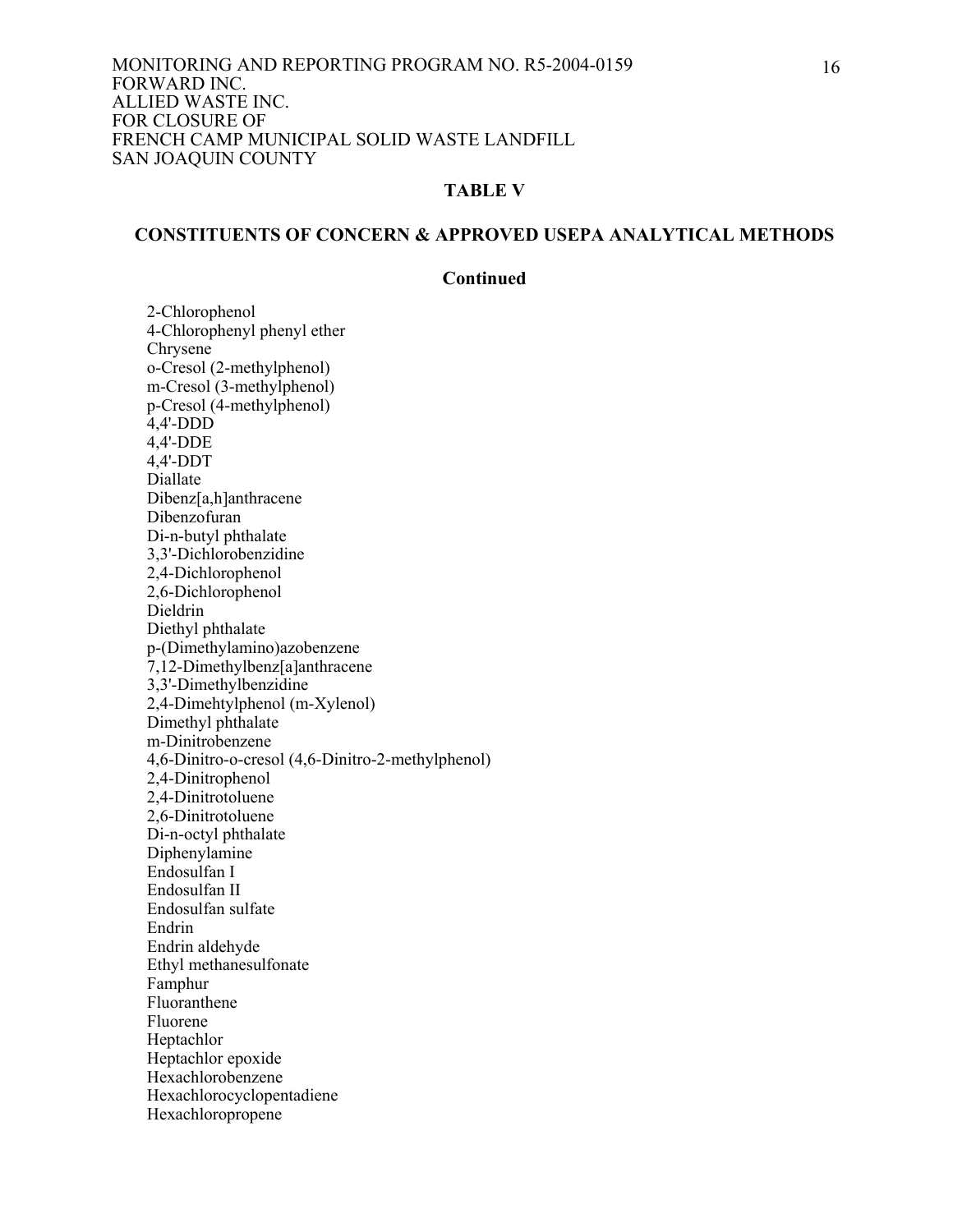## **TABLE V**

#### **CONSTITUENTS OF CONCERN & APPROVED USEPA ANALYTICAL METHODS**

## **Continued**

 Indeno(1,2,3-c,d)pyrene Isodrin Isophorone Isosafrole Kepone Methapyrilene Methoxychlor 3-Methylcholanthrene Methyl methanesulfonate 2-Methylnaphthalene 1,4-Naphthoquinone 1-Naphthylamine 2-Naphthylamine o-Nitroaniline (2-Nitroaniline) m-Nitroaniline (3-Nitroaniline) p-Nitroaniline (4-Nitroaniline) Nitrobenzene o-Nitrophenol (2-Nitrophenol) p-Nitrophenol (4-Nitrophenol) N-Nitrosodi-n-butylamine (Di-n-butylnitrosamine) N-Nitrosodiethylamine (Diethylnitrosamine) N-Nitrosodimethylamine (Dimethylnitrosamine) N-Nitrosodiphenylamine (Diphenylnitrosamine) N-Nitrosodipropylamine (N-Nitroso-N-dipropylamine; Di-n-propylnitrosamine) N-Nitrosomethylethylamine (Methylethylnitrosamine) N-Nitrosopiperidine N-Nitrosospyrrolidine 5-Nitro-o-toluidine Pentachlorobenzene Pentachloronitrobenzene (PCNB) Pentachlorophenol Phenacetin Phenanthrene Phenol p-Phenylenediamine Polychlorinated biphenyls (PCBs; Aroclors) Pronamide Pyrene Safrole 1,2,4,5-Tetrachlorobenzene 2,3,4,6-Tetrachlorophenol o-Toluidine Toxaphene 2,4,5-Trichlorophenol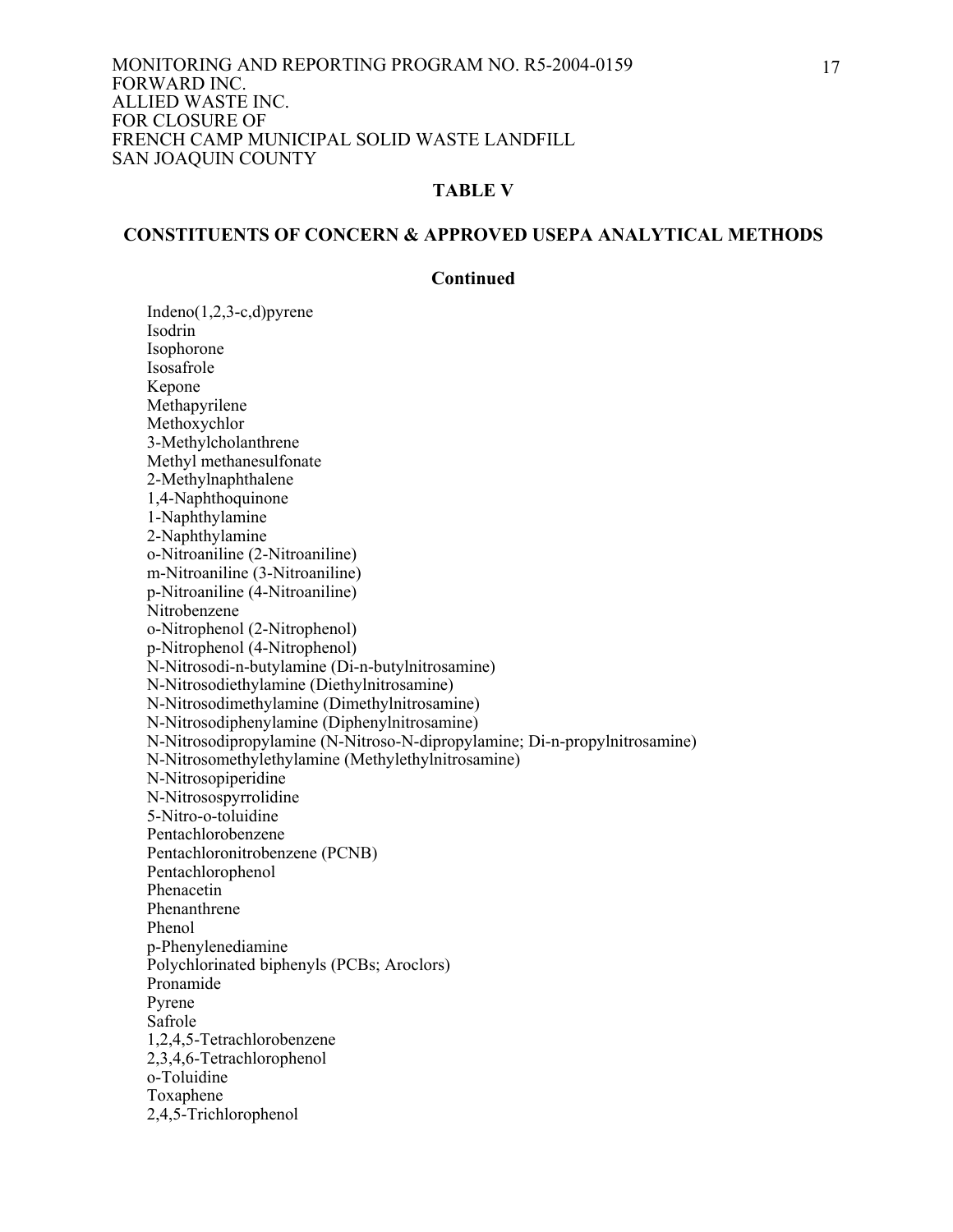## **TABLE V**

# **CONSTITUENTS OF CONCERN & APPROVED USEPA ANALYTICAL METHODS**

#### **Continued**

 0,0,0-Triethyl phosphorothioate sym-Trinitrobenzene

# **Chlorophenoxy Herbicides:**

### **USEPA Method 8l51A**

2,4-D (2,4-Dichlorophenoxyacetic acid) Dinoseb (DNBP; 2-sec-Butyl-4,6-dinitrophenol) Silvex (2,4,5-Trichlorophenoxypropionic acid; 2,4,5-TP) 2,4,5-T (2,4,5-Trichlorophenoxyacetic acid)

## **Organophosphorus Compounds:**

#### **USEPA Method 8141A**

**Atrazine** Chlorpyrifos 0,0-Diethyl 0-2-pyrazinyl phosphorothioate (Thionazin) Diazinon Dimethoate Disulfoton Ethion Methyl parathion (Parathion methyl) Parathion Phorate Simazine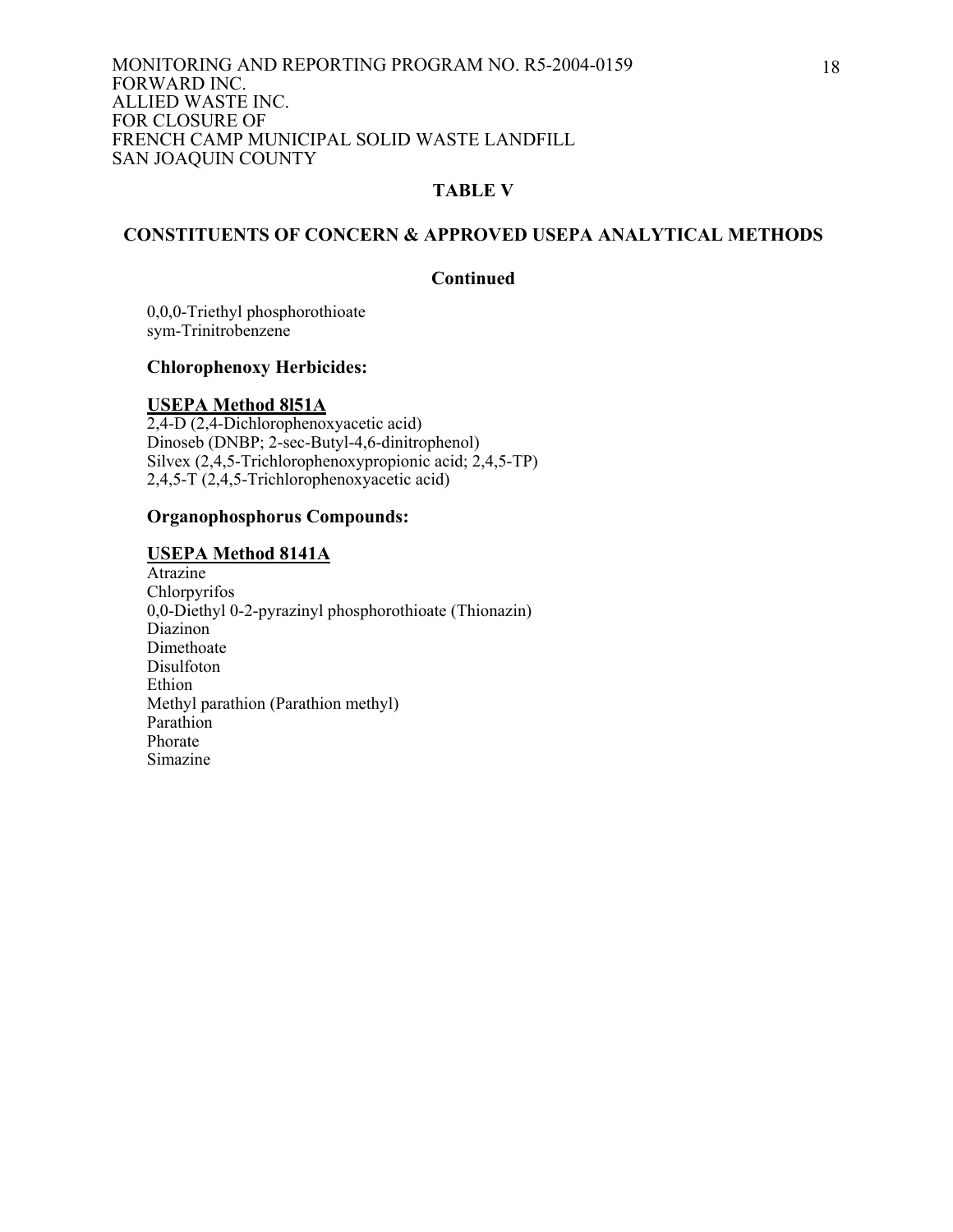#### **TABLE VI**

#### **ESTABLISHED CONCENTRATION LIMITS FOR NATURALLY OCCURING CONSTITUENTS**

# **Constituent Concentration Limit (units)**

#### **Field Parameter**

Specific Conductance Temperature<br>Turbidity

#### **Monitoring Parameter**

Chloride 249 (mg/l) Nitrate as N<br>Sulfate 358 (mg/l) Total Dissolved Solids

pH 6.9 – 10.21 (pH units)<br>Conductance 2500 (umhos/cm)  $21.69$  (°C)  $1000$  NTU

 $358 \text{ (mg/1)}$ <br>1600 (mg/l)